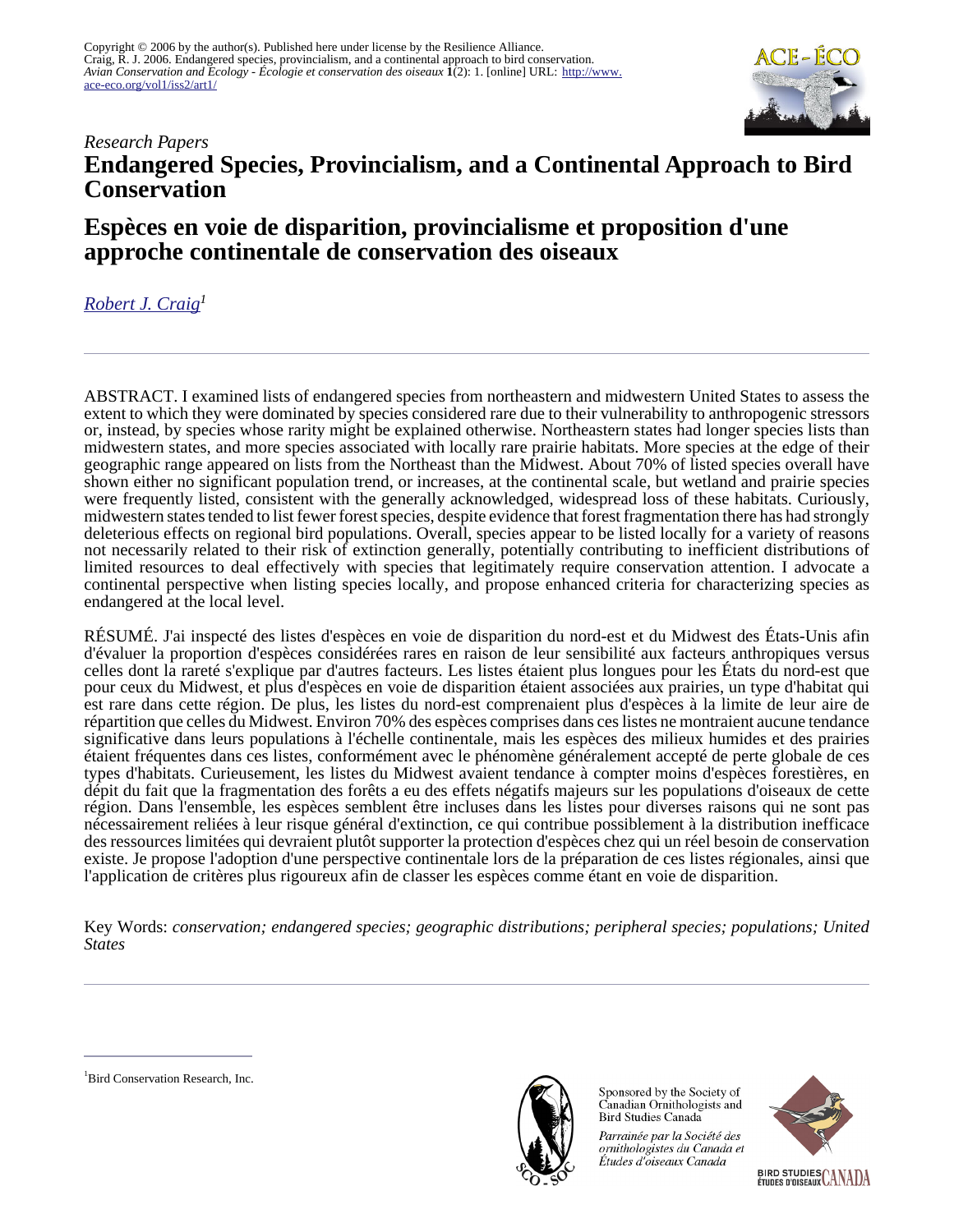## **INTRODUCTION**

Extinction is a lucidly chilling concept for researchers who have worked with endangered bird species. This concept of endangerment has in recent decades been extended to include species that are subject to regional extirpation. However, designations of endangerment at the local level may be strongly influenced by local perceptions. For example, conservationists in the midwestern United States, among others, have documented the agriculture-related fragmentation of their forests and its negative effects on bird species' richness and the ability of forest bird species to sustain themselves in such systems (Ambuel and Temple 1982, Bollinger and Linder 1994, van Horn et al. 1995, Robinson et al. 1997). Conversely, northeastern U.S. researchers have noted the expansion of forest at the expense of birds that were largely associated with disappearing agricultural and other anthropogenic landscapes (Vickery et al. 1997, Jones and Vickery 1997, Askins 2000). Although such perspectives may highlight important regional concerns in need of conservation action, they might also yield local conservation assessments that neither reflect nor contribute toward resolving larger continental conservation issues (Dunn et al. 1999, Bunnell et al. 2004).

In order to examine whether regional designations of endangerment reflect large-scale issues or, instead, focus attention on species for which local efforts are unlikely to produce substantive conservation effects, I pose the following questions for investigation: 1) Do state lists of endangered species reflect large-scale threats, such as patterns of continental population loss and degradation of natural habitats? 2) Are state endangered lists instead dominated by bird species that are not in conservation difficulty, but are locally rare because of factors such as being at range limits or being associated with anthropogenic habitats? Because of their potential for varying viewpoints, I focus on the northeastern states, where reforestation has been occurring and agriculture and early successional landscapes have been declining (Dickson and McAfee 1988, Ward and Barsky 2000), and the midwestern states, once associated with tallgrass prairie, but now heavily agricultural and with forest and other natural landscapes highly fragmented (Schwartz 1997).

To evaluate these questions, I document state designations of bird species considered endangered; consider whether these designations highlight any conservation issues of continental significance (continent-wide population declines, widespread destruction of natural habitats); assess the validity of such designations with continent-wide data on present distributions, population trends, habitat affinities, and historic populations; and examine whether regional differences emerge in the designation of endangered status that suggest local biases impact the way endangered status is conferred. In studying these questions, I combine analysis of empirical data with a review of literature to present a commentary on local designations of bird species as endangered. I comment in light of an evolving perspective gained from my work in this field, which began in 1975 (e.g., Dowhan and Craig 1976, 1979, 1992, Craig et al. 1988, Craig and Taisacan 1994).

#### **METHODS**

I collected from 20 web sites of the northeastern and midwestern states their 2002 lists of endangered species and the criteria used for listing species as endangered. Most states sampled also included lesser categories of concern, such as Threatened or Species of Special Concern. Although definitions of these other categories varied, the definition of Endangered as species in imminent peril of local extirpation was consistent. Hence, in my analyses I focused on species with State Endangered status, so that I might examine lists that were directly comparable. Except in the case of species receiving federal designation as Threatened or Endangered, most State Endangered listings referred to breeding populations (although some states list species for which they provide migratory habitat). I followed state conventions on listing species as endangered even when they may be extinct (i.e., Eskimo Curlew, *Numinius borealis*) or locally extirpated.

Wherever possible, I examined each listed species in light of 15-yr (1982–1996) composite maps of breeding bird distributions and density patterns, and computed 39-yr (1966–2004) population trends using data from the North American Breeding Bird Survey (Sauer et al. 2005). For analysis of trends, I followed Peterjohn et al. (1997) and used the linear route regression procedure based on estimating equations, which tends to produce the most precise results. Breeding Bird Survey (BBS) data cover much of the North American continent, and although BBS data have some weaknesses in quality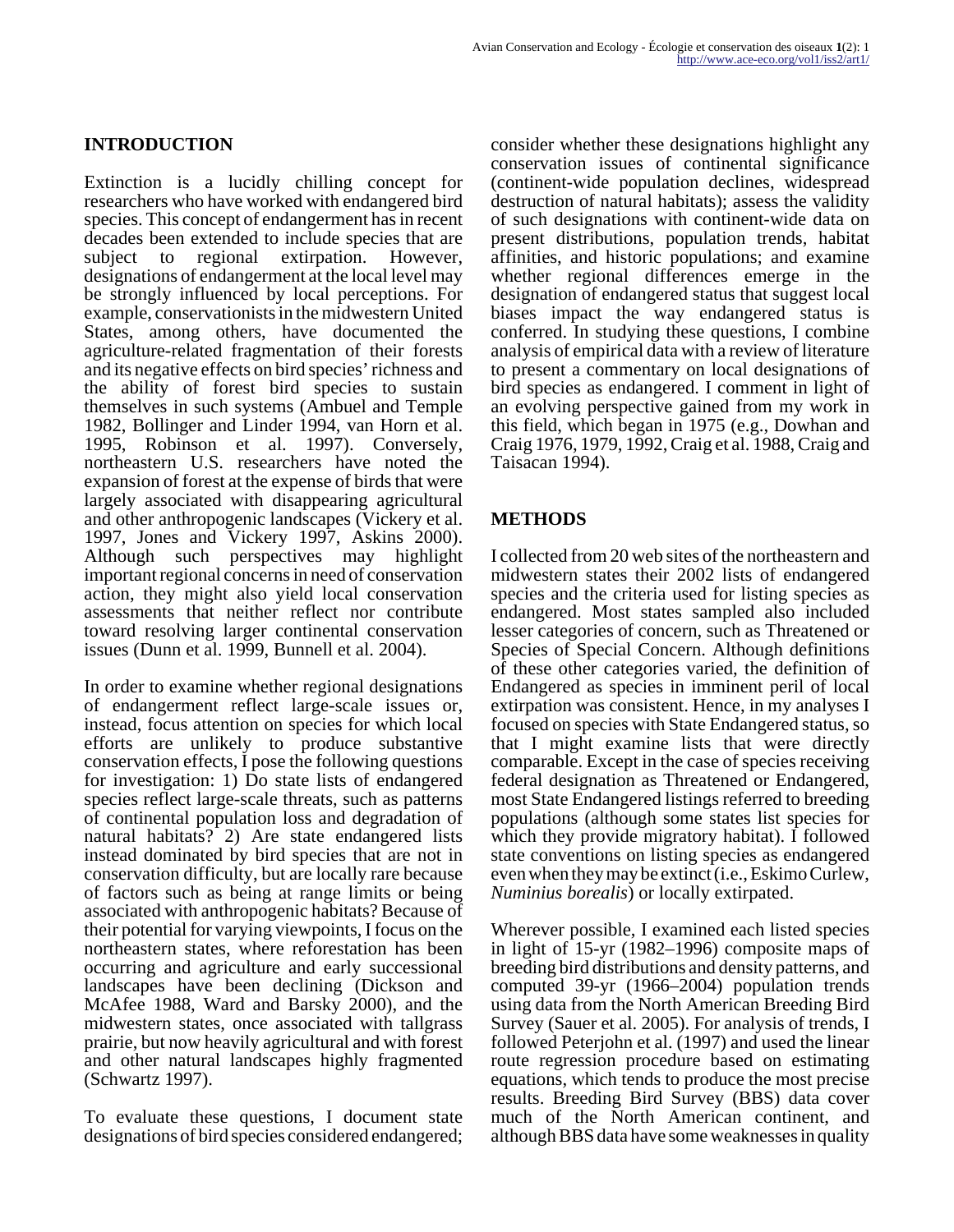and interpretation (James et al. 1996, Thomas 1996), they are the most extensive source of quantitative information on North American breeding bird populations.

For species detected poorly by the methods of the BBS (e.g., rails, owls), I used published descriptions of regional populations and distributions to examine status. These sources are listed in the Results and Discussion sections of this paper in evaluations of species status. I also evaluated the status and historic distributions of all listed endangered species in light of other published reports, particularly those of breeding bird atlases and published books on birds of individual states. Examining BBS and other data sources permits assessment of whether local designations of endangered status correspond positively with such phenomena as large-scale population declines. Moreover, they may be used to identify listed species that appear to have populations not in danger, or that appear to have gained listing primarily due to such local phenomena as reaching range limits.

Examining the habitat affinity of listed species also permits assessment of the degree to which species occupy major habitat types experiencing conservation difficulties, such as undergoing continent-wide destruction. Alternatively, examining affinities may reveal that species are associated with habitats naturally absent within a state. In order to assess such affinities, I categorized species as occupying one of four general habitat associations, using habitat designations in the Birds of North America (Poole and Gill 1992–1997) as a reference: prairie, forest, successional, and wetland. In several instances where species inhabited wetlands or prairies, e.g., Short-eared Owl (*Asio flammeus*), I listed them under both headings. Moreover, I found that nine species, e.g., Peregrine Falcon (*Falco peregrinus*), did not fit well into these groups, either because they were habitat generalists or occupied habitats not considered here, such as tundra. Occurrences of such species on state lists produced samples too small to draw substantive statistical inferences, so I did not categorize them or examine their habitat affiliation further.

Based on findings for population trends, distributions, habitat affinities, and historical populations, I further evaluated whether each designated species could be termed a peripheral member of that state's avifauna. To be termed peripheral, I made yes or no decisions using the

following general criteria: 1) the species was at the fringes of its range (the place beyond which the species was not recorded by BBS and other regional data), where it existed at its lowest densities compared with more central portions, and/or 2) the geographic zone of major natural habitat (e.g., prairie, forest; as mapped for North America by Ricketts et al. 1999) for the species was outside the state's boundaries.

I did not consider species with federal "Threatened" or "Endangered" status to be peripheral anywhere in their range. In some states, federally protected species clearly were at range limits and perhaps best thought of as peripherally occurring, but I retained their endangered status to make my peripheral designations as conservative as possible, and to emphasize the conservation importance of species in catastrophic continental decline.

Where species had a discontinuous rather than continuous continental breeding distribution (based on Sauer et al. 2005), I did not consider them to be peripheral. Even though arguments might be made that species of discontinuous continental occurrence should be considered peripheral in some states, I again chose not to classify them as such to keep my designations conservative. Furthermore, where literature evidence suggested that present ranges had receded due to such human-caused phenomena as loss of natural habitat (habitat present in the absence of human disturbance) and environmental pollution, I also did not define species at the present fringes of their range to be peripheral.

I intentionally defined peripheral status in this conservative manner, because there is some inherent subjectivity to making such decisions due particularly to factors such as individual perspective about historical events. By choosing conservative criteria, any patterns still uncovered should provide clear evidence that states have listed as endangered species of questionable conservation importance within their region. Future researchers might work toward developing criteria for defining peripheral status that reduces sources of individual bias.

To compare regional patterns in listing of species, I examined total species listed from a state and land area perspective. I carried out land area comparisons by computing species listed/10–000 km<sup>2</sup> for each state. I further compared regions by examining regional habitat affiliations of listed species, and extent of listing species that may be termed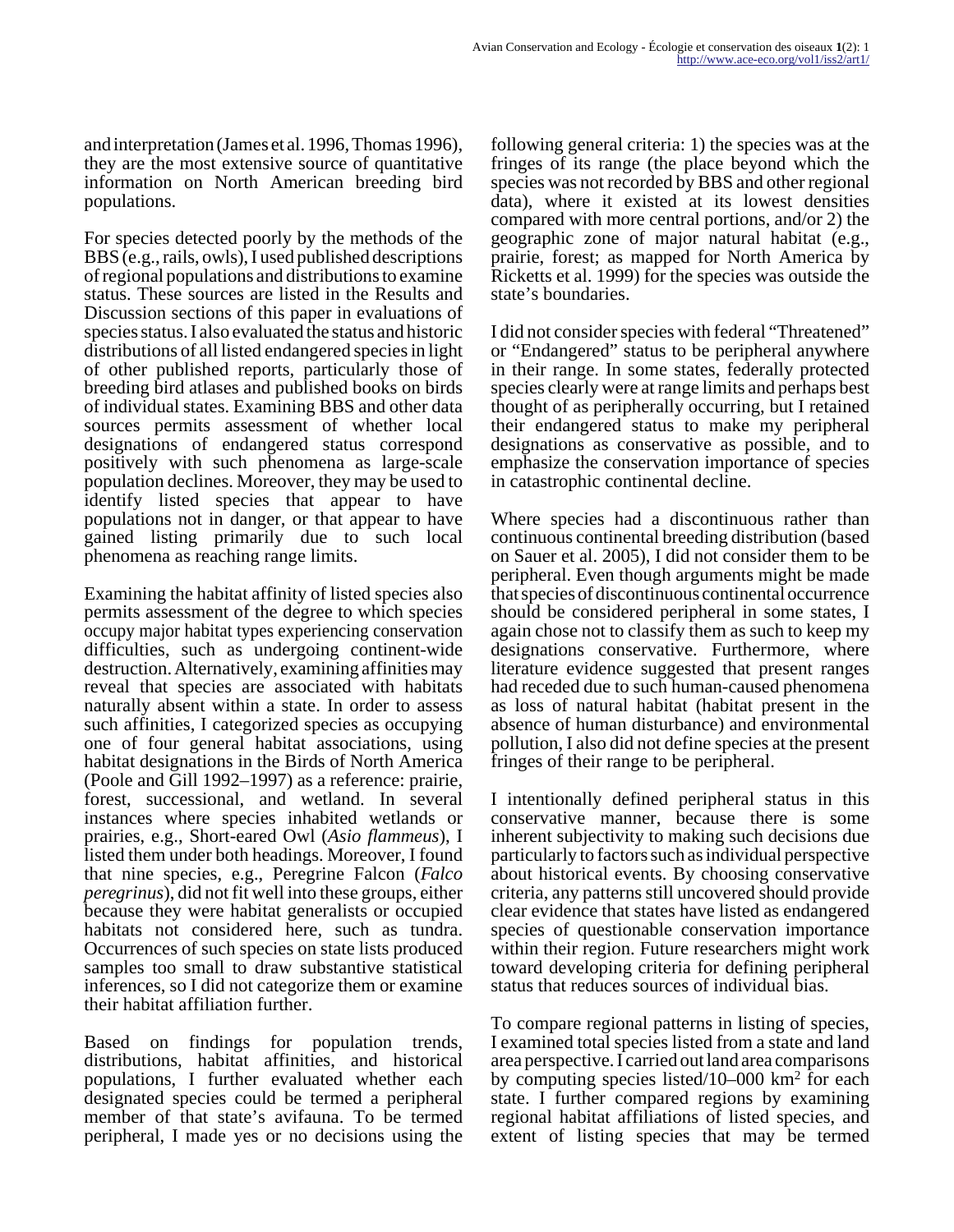peripheral. I used nonparametric Mann-Whitney U tests to make comparisons in all cases.

## **RESULTS**

Official lists of endangered species (App.) showed that of 65 total listed species, 36  $(55%)$  were designated in the Northeast, compared with 50 (77%) in the Midwest. Individual northeastern states reported  $9.7 \pm 3.9$  species, compared with 10.3  $\pm$  2.0 species in the midwestern states (Table 1), a difference that was not statistically significant (Mann-Whitney  $U = 38.0$ ,  $P = 0.38$ ). However, when I considered state area, the Northeast listed significantly more species  $(5.7 \pm 6.7 \text{ species}/10000$  $km^2$ ) as endangered than the Midwest (0.7  $\pm$  0.8 species/10 000 km<sup>2</sup> (Mann-Whitney  $U = 10.0, P =$ 0.003). In seven states (35%), endangered status was evaluated using the NatureServe protocol (Wilcove and Master 2005). In the remainder (65%), NatureServe criteria played a role in determining endangered status, although endangered status was based principally on the single criterion that a species was in danger of becoming extinct within state boundaries.

Of 52 listed species for which population trends could be computed, 15 (29%) showed statistically significant population declines, 13 (25%) showed significant increases, and 24 (46%) showed no significant population trends (App.). In the Northeast, 10 (37%) of 27 listed species with trend data showed significant declines and 5 (19%) showed significant increases, whereas in the Midwest 12 (29%) of 42 listed species with trend data had significant declines and 12 (29%) had significant increases. For individual states, the Northeast had  $30.8 \pm 14.7\%$  and the Midwest 16.4  $\pm$  21.5% declining species, a statistically significant difference ( $U = 23.0$ ,  $P = 0.04$ ). The Northeast also had  $14.0 \pm 9.7\%$  and the Midwest  $20.0 \pm 13.5\%$ increasing species, a difference not significantly different ( $U = 32.5$ ,  $P = 0.19$ ).

Examination of habitat affiliations showed that of all listed species, 34 (52%) were associated with wetlands, 12 (18%) with prairies, 8 (12%) with forests, and 4 (6%) with successional habitats (App.). However, only two wetland, four prairie, and one forest species were also experiencing significant BBS-wide declines, although the paucity of declining wetland species may have been in part a consequence of not all being adequately surveyed

by BBS methods (Appendix 1). For example, roadside surveys such as the BBS may miss substantial areas of wetland habitat because roads rarely traverse such areas. In the Northeast, there were 20 (56%) wetland, 6 (17%) prairie, 4 (11%) forest, and 2 (6%) successional species, whereas in the Midwest there were 29 (58%) wetland, 10 (20%) prairie, 4 (8%) forest, and 3 (6%) successional species. More than half the species termed endangered were associated with wetlands (Table 1) among states in both the Midwest  $(65.3 \pm 14.3\%)$ and Northeast (59.9  $\pm$  18.6%). Regional differences were non-significant ( $U = 31.0$ ,  $P = 0.16$ ). Prairie species were the next most frequently encountered group (Table 1) among states in both the Northeast  $(21.2 \pm 12.6\%)$  and Midwest  $(12.1 \pm 21.3\%)$ , with regional differences significant  $(U=24.0, P=0.05)$ .

Using my intentionally conservative criteria for determining which species were peripheral, I still found that 19 listed species (53%) in the Northeast and 17 species (34%) in the Midwest could be reasonably termed peripheral in at least one state when present continental distributions, historic distributions, and population trends are considered (App.). I found that for the individual northeastern states,  $41.2 \pm 19.3\%$  of species were peripheral, whereas for the midwestern states,  $13.6 \pm 15.9\%$ were peripheral. This difference between regions was significantly different (Mann-Whitney *U* = 14.5,  $P = 0.01$ ), and the westernmost states examined (North Dakota, South Dakota, Nebraska, Kansas, and Oklahoma) listed no peripheral species as endangered (App.). When I also considered state area, the northeastern states again had significantly more peripheral species  $(2.1 \pm 2.6/1000 \text{ km}^2)$  than those of the Midwest  $(0.08 \pm 0.09/1000 \text{km}^2)$ ;  $U =$ 12.5,  $P = 0.004$ ).

In order to show how I used data from distributions, population trends, habitat affiliations, and historical occurrence to determine whether designated endangered species were, in fact, peripherally occurring, I select examples below that provide representative demonstrations of my status decisions for 1) northeastern forest birds, 2) northeastern wetland birds, 3) northeastern prairie birds, 4) midwestern wetland bird, and 5) midwestern prairie birds (see also App.):

**1.** Black-throated Blue Warbler (*Dendroica caerulescens*), Rhode Island: peripheral. Although considered endangered in Rhode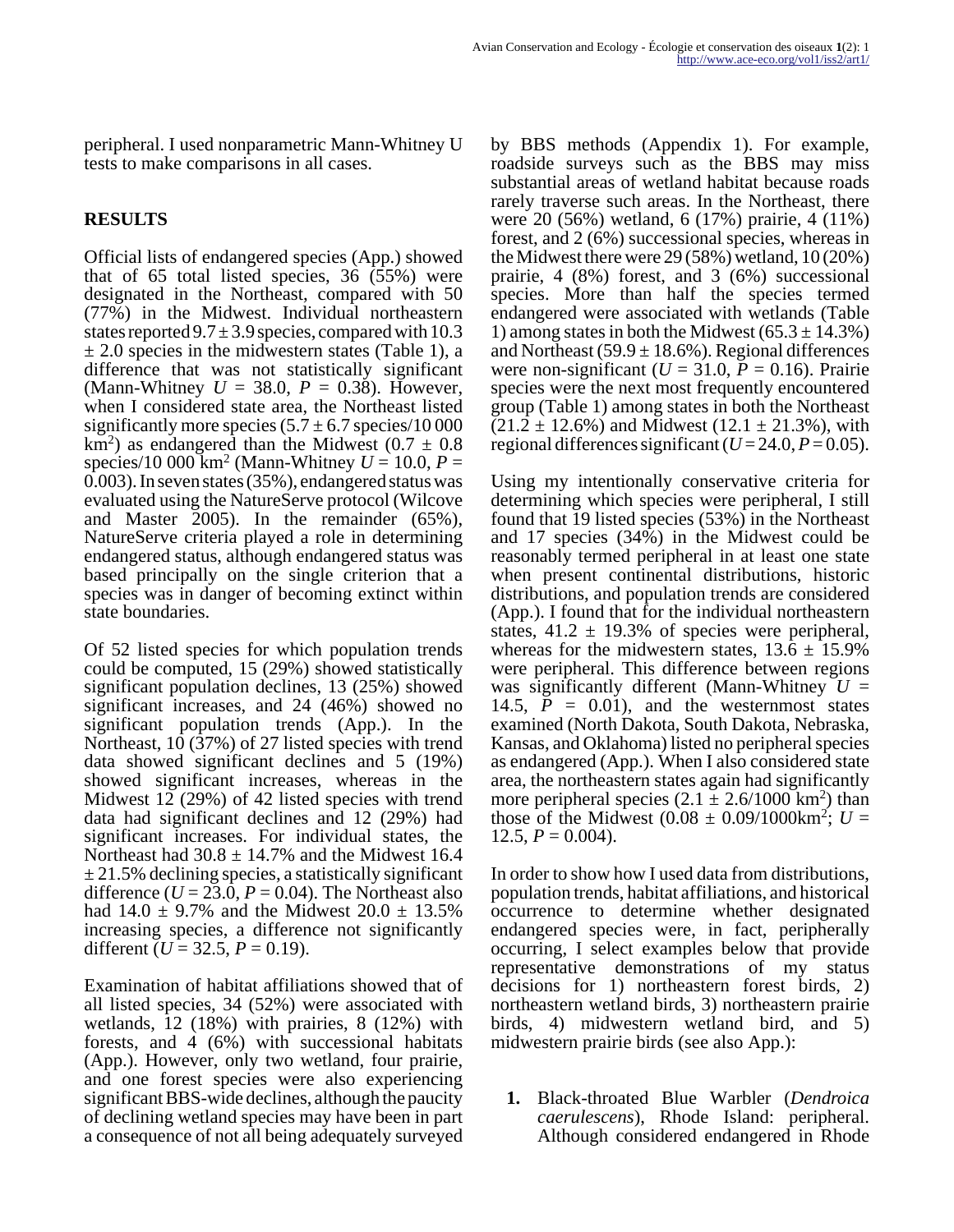|                  |                  |                  |                  |                  | Northeast        |                  |                  |                          |                  |                  |                  |
|------------------|------------------|------------------|------------------|------------------|------------------|------------------|------------------|--------------------------|------------------|------------------|------------------|
|                  | <b>ME</b>        | <b>NH</b>        | <b>VT</b>        | MA               | <b>CT</b>        | RI               | <b>NY</b>        | PA                       | NJ               |                  |                  |
| Total endangered | 10               | 9                | $\boldsymbol{7}$ | 14               | 18               | $\boldsymbol{7}$ | $10\,$           | $\,8\,$                  | $\overline{4}$   |                  |                  |
| Total peripheral | 5                | 5                | $\overline{4}$   | 6                | 8                | $\sqrt{2}$       | 3                | 5                        | $\boldsymbol{0}$ |                  |                  |
| Wetland          | 6                | $\overline{4}$   | $\mathfrak{Z}$   | $\overline{9}$   | $\overline{9}$   | $\mathfrak 3$    | 6                | $\sqrt{6}$               | $\overline{4}$   |                  |                  |
| Prairie          | $\mathbf{1}$     | $\sqrt{2}$       | $\mathbf{1}$     | $\mathfrak{Z}$   | $\overline{4}$   | $\sqrt{2}$       | $\,1$            | $\mathbf{1}$             | $\sqrt{2}$       |                  |                  |
| Successional     | $\boldsymbol{0}$ | $\boldsymbol{0}$ | $\boldsymbol{0}$ | $\,1$            | $\,1$            | $\boldsymbol{0}$ | $\boldsymbol{0}$ | $\boldsymbol{0}$         | $\boldsymbol{0}$ |                  |                  |
| Forest           | $\boldsymbol{0}$ | $\boldsymbol{0}$ | $\mathbf{1}$     | $\boldsymbol{0}$ | $\sqrt{2}$       | $\mathbf{1}$     | $\,1$            | $\boldsymbol{0}$         | $\boldsymbol{0}$ |                  |                  |
| Not defined      | 3                | 3                | $\overline{2}$   | $\overline{2}$   | $\overline{3}$   | $\overline{2}$   | 3                | $\overline{2}$           | $\mathbf{0}$     |                  |                  |
|                  |                  |                  |                  |                  | Midwest          |                  |                  |                          |                  |                  |                  |
|                  | ND               | <b>MN</b>        | WI               | <b>SD</b>        | NE               | IA               | $\mathbf{L}$     | $\ensuremath{\text{IN}}$ | <b>KS</b>        | <b>MO</b>        | OK               |
| Total endangered | $\overline{4}$   | $\boldsymbol{7}$ | 13               | $\overline{4}$   | $\sqrt{6}$       | $\,8\,$          | 25               | 28                       | $\sqrt{6}$       | $\overline{9}$   | $\mathfrak{Z}$   |
| Total peripheral | $\boldsymbol{0}$ | $\mathbf{1}$     | $\sqrt{6}$       | $\boldsymbol{0}$ | $\boldsymbol{0}$ | $\boldsymbol{2}$ | $\,8\,$          | $\mathfrak{Z}$           | $\boldsymbol{0}$ | $\sqrt{2}$       | $\boldsymbol{0}$ |
| Wetland          | 3                | $\sqrt{2}$       | $\boldsymbol{7}$ | 3                | 5                | $\mathfrak s$    | 18               | 19                       | $\overline{4}$   | 6                | $\overline{2}$   |
| Prairie          | $\overline{0}$   | 5                | $\boldsymbol{0}$ | $\boldsymbol{0}$ | $\boldsymbol{0}$ | $\mathbf{1}$     | 6                | $\overline{4}$           | $\boldsymbol{0}$ | $\mathbf{1}$     | $\boldsymbol{0}$ |
| Successional     | $\boldsymbol{0}$ | $\boldsymbol{0}$ | $\mathbf{1}$     | $\mathbf{0}$     | $\boldsymbol{0}$ | $\boldsymbol{0}$ | $\mathbf{1}$     | $\mathfrak{Z}$           | $\boldsymbol{0}$ | $\boldsymbol{0}$ | $\mathbf{0}$     |
| Forest           | $\boldsymbol{0}$ | $\boldsymbol{0}$ | $\boldsymbol{2}$ | $\boldsymbol{0}$ | $\boldsymbol{0}$ | $\mathbf{1}$     | $\boldsymbol{0}$ | $\boldsymbol{0}$         | $\boldsymbol{0}$ | $\boldsymbol{0}$ | $\mathbf{1}$     |
| Not defined      | $\mathbf{1}$     | $\boldsymbol{0}$ | $\mathfrak{Z}$   | $\mathbf{1}$     | $\mathbf{1}$     | $\sqrt{2}$       | $\overline{2}$   | $\overline{4}$           | $\overline{2}$   | $\sqrt{2}$       | $\boldsymbol{0}$ |

#### **Table 1**. Endangered species totals for the northeastern and midwestern United States.

Island, 25 km away in northeastern Connecticut the Black-throated Blue Warbler is a fairly common constituent of the summering avifauna (Craig et al. 2003). The higher elevations of northeastern Connecticut become dominated by northern hardwoods and conifers (Dowhan and Craig 1976), a principal habitat of this species. With the maturation of northeastern forests, the Blackthroated Blue Warbler has increased its local (Zeranski and Baptist 1990, Craig et al. 2003) and continental populations through 1998  $(+2.17 \text{ birds/route} \pm 0.73, P = 0.01)$  although population growth has since slowed (Sauer et al. 2005, Craig unpubl. data).

**2.** Black Rail (*Laterallus jamaicensis*), Connecticut, New York: peripheral. This species is at the northern limit of its coastal breeding range in Connecticut and Long Island, New York, where it has been known historically only as an erratic breeder (Bull 1974, Craig 1990), a characteristic situation for populations at range limits (Thompson and Nolan 1973). Its tidal and riverine marsh habitat becomes restricted north of the coastal plain states (Teal 1986), so natural habitat limitation and perhaps physiological constraints contribute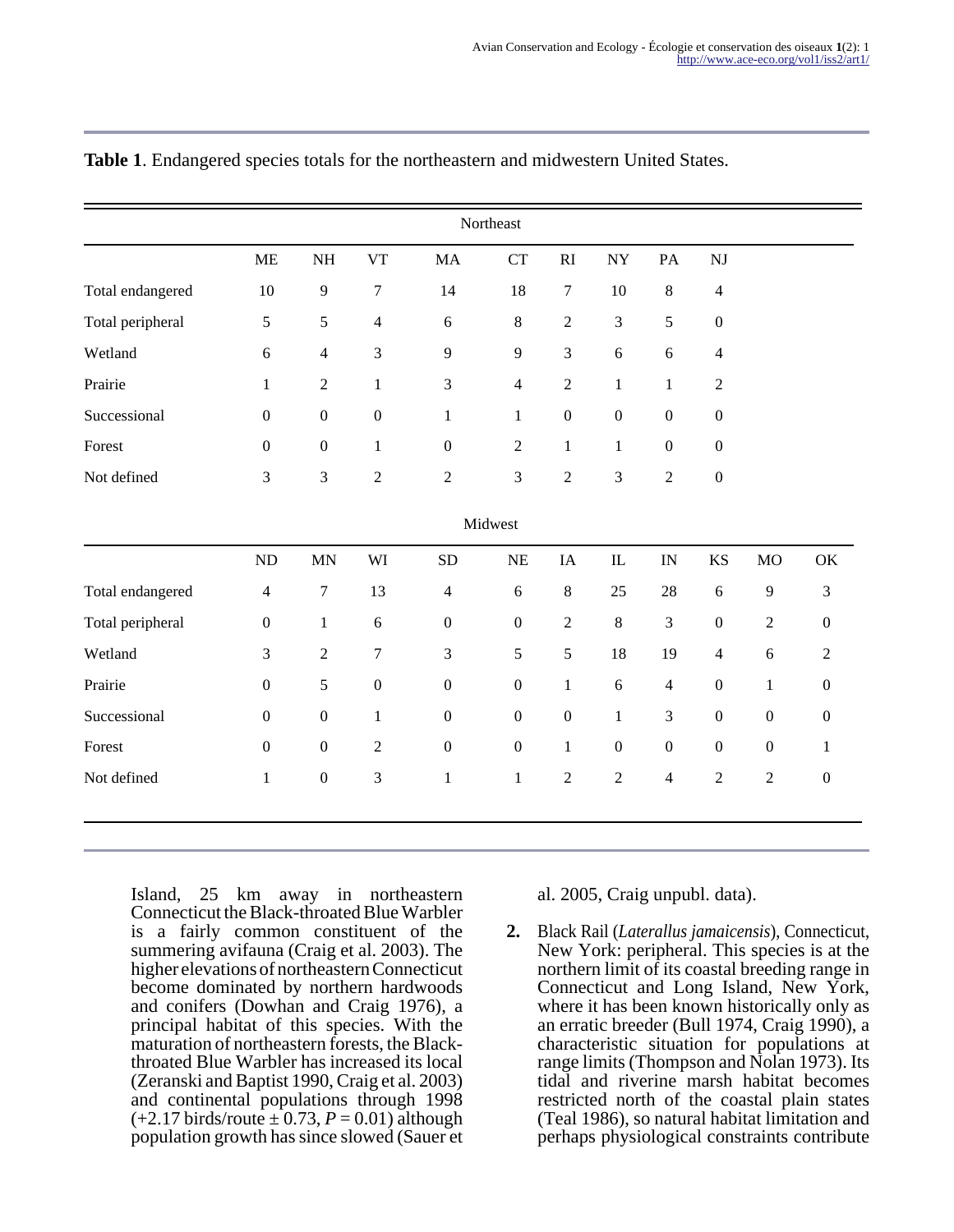to its local rarity. There is evidence that tidal marsh ditching may have adversely affected certain of the Black Rail's populations (Post and Enders 1969), but it remains an uncommon to locally common breeder of fairly continuous range in coastal marshes from New Jersey to Florida (Bull 1974, Potter et al. 1980, Leck 1984).

The species also is listed as endangered in Missouri, Indiana, and Illinois, although I did not consider it peripheral in these states because its inland distribution is spotty and poorly understood (Eddleman et al. 1988). Moreover, efforts at surveying other populations have yielded unclear results (Spear et al. 1999), midwestern losses of its wetland habitat have been great (Havera et al. 1997), and these losses have been linked to declines of the species in its midwestern range (Bohlen 1989).

**3.** Upland Sandpiper (*Bartramia longicauda*), New Hampshire, Connecticut, Massachusetts, Rhode Island: peripheral. In the Northeast, this prairie species is associated with anthropogenic habitats (Bull 1974, Jones and Vickery 1997, Vickery et al. 1997), with even grasslands described as natural (Askins 1997) being demonstrated to be unsustainable without active manipulation (Winne 1997, Dunwiddie et al. 1997, Askins 2000). Its eastern populations have indeed declined as forest has reclaimed agricultural land (Bull 1974, Zeranski and Baptist 1990), but it has a vast continental distribution centered in the plains and agricultural provinces of the continent (Sauer et al. 2005). Continental populations have shown a significant longterm increase  $(+0.69 \pm 0.10, P = 0.03;$  Sauer et al. 2005), a trend supported by observations in the Great Plains (Johnson and Igl 1995, Igl and Johnson 1997). The Upland Sandpiper is also listed as endangered in Illinois and Indiana, but in these instances I did not consider it to be peripheral because both states had extensive areas of "natural" tallgrass prairie (but see Robertson et al. 1997) where it was common before mechanized "clean" farming replaced these and more forgiving agricultural habitats (Bohlen 1989).

**4.** Yellow-headed Blackbird (*Xanthocephalus xanthocephalus*), Indiana: peripheral. The marsh-dwelling Yellow-headed Blackbird has an extensive continental distribution in western North America (Sauer et al. 2005), but is at the extreme eastern limit of its breeding range in this state, where historically it has had a very limited distribution (Mumford and Keller 1984). Despite loss of wetlands throughout the continent (Frayer et al. 1983, U.S. Fish and Wildlife Service 1989), its populations underwent a long-term increase through 1998  $(+1.38 \pm 0.60, P =$ 0.02) although population growth has since leveled off (Sauer et al. 2005).

The species is also listed as endangered in adjacent Illinois. Although it could be considered peripheral there as well, as available evidence does not indicate it being appreciably more common there historically (Bohlen 1989), I did not define it as such because it occurred over more extensive areas of the state (Sauer et al. 2005). Moreover, wetland losses in the region have been great (Havera et al. 1997). However, in neighboring Iowa, the species is locally abundant (Dinsmore et al. 1991).

**5.** Baird's Sparrow (*Ammodramus bairdii*), Minnesota: not peripheral. Although this species could be called peripheral here based on its present range (Sauer et al. 2005), it and other State Endangered grassland species (Sprague's Pipit, *Anthus spragueii*, and Chestnut-collared Longspur, *Calcarius ornatus*) once were widespread in western Minnesota, and continental populations have undergone a significant, long-term decline  $(-3.96 \pm 1.25,$ *P* < 0.001; Sauer et al. 2005). The extensive prairies of this region have been virtually eliminated (Janssen 1987). Although I follow here the convention of considering these habitats natural, the validity of considering endangered all such species at the edge of their prairie range is debatable. For at least the past 5000 years, eastern portions of the tallgrass prairie have been maintained in part by human activity, and would succeed to woody vegetation without such activity (Robertson et al. 1997).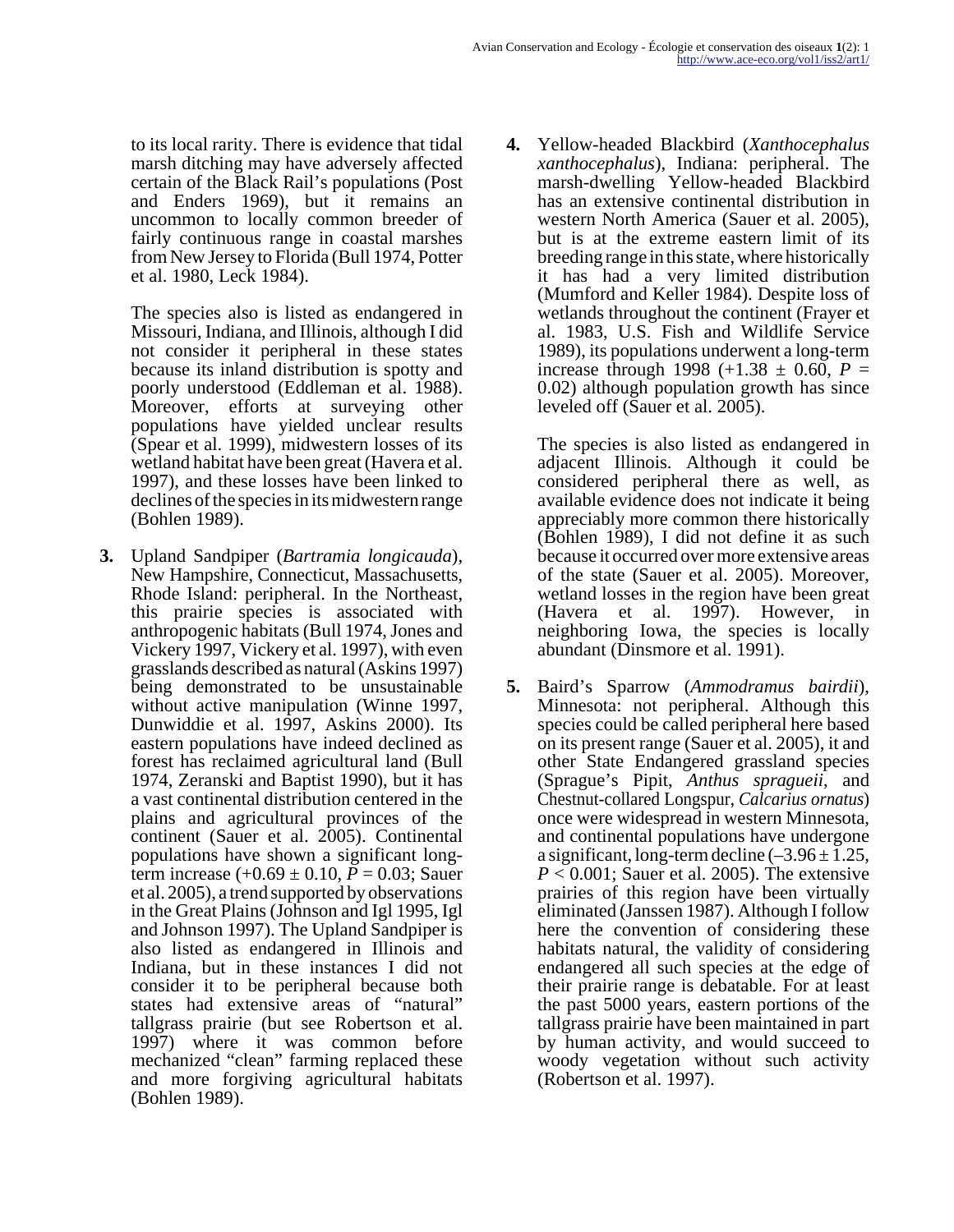## **DISCUSSION**

Comparison of endangered lists in the northeastern and midwestern states revealed that these regions listed species with similar frequency. The regions also had similar proportions of their endangered lists with species showing BBS-wide increases. Both regions had ca. half their listed species showing no clear population trend. Moreover, in both regions, endangered lists categorized most species as associated with wetland and prairie habitats. Comparatively few species were associated with forest or successional habitats (Table 1).

A difference between regions was that, when I took state area into account, the northeastern states tended to produce longer lists/10 000 km<sup>2</sup> than the midwestern states. Moreover, the Northeast listed significantly more species associated with prairie habitats, despite the geographic distribution of this habitat being outside the boundaries of this region. Furthermore, significantly more peripheral species appeared on endangered lists of the Northeast than the Midwest. Hence, the Northeast appeared to be more liberal in conferring the designation of endangered status than the Midwest.

Although state lists from both regions showed little relationship with large-scale threats such as continental population declines, they did highlight several key continental conservation issues related to habitat loss. Notably, the preponderance of wetland species on endangered lists reflects the wetland destruction that has occurred across the continent (Frayer et al. 1983, U.S. Fish and Wildlife Service 1989). Indeed, local authorities cite wetland destruction as the principal cause of the decline of wetland species (Bohlen 1989, Mumford and Keller 1984, Brauning 1992, Jackson et al. 1996). The near obliteration of tallgrass prairie systems (Robertson et al. 1997) is similarly reflected in the comparatively high percentage of prairie species on endangered lists in the Midwest. Local authorities cite it as the principal cause of population declines in prairie species (Mumford and Keller 1984, Janssen 1987, Bohlen 1989). Hence, state endangered lists successfully focused on species associated with some habitats of continental conservation concern, even though most of the species associated with these habitats were not clearly undergoing long-term population declines.

In contrast, state lists failed to focus on other habitats of demonstrable conservation concern. The midwestern states have largely ignored forest species despite overwhelming evidence that forest fragmentation has had strongly deleterious effects on the region's bird populations (Ambuel and Temple 1982, Bollinger and Linder 1994, van Horn et al. 1995, Robinson et al. 1997). Such a finding suggests that listing processes do not adequately take into account threats to populations that may appear stable, but are not self-sustaining due to destruction of natural habitats once widespread in eastern parts of the Midwest (Delcourt and Delcourt 2000). I speculate that because forest species are still widespread regionally, local perception of endangerment is low even though such species are in conservation difficulty.

Comparatively few species listed as endangered in either region were experiencing demonstrable BBSwide population declines. In fact, ca. 70% of listed species showed no significant trends or population increases. Such patterns as these and others cited above suggest that states, particularly those of the Northeast, produce endangered lists that include species only locally rare, and rare for reasons unrelated to major conservation issues.

Examples given of peripheral occurrences further demonstrate that endangered designations based on arbitrary state boundaries may have their validity compromised by including species for which local conservation efforts can yield little substantive benefit. For example, the rarity of the Blackthroated Blue Warbler in Rhode Island is clearly a result of this state's unsuitable geographic location south of preferred habitat, and not a consequence of population difficulties as implied by the term endangered. In the case of the Black Rail, if Connecticut, Long Island, and New Jersey were parts of the same state, still a small total area compared with most states, this species would vanish from consideration as a Connecticut endangered species.

Furthermore, with respect to natural habitat distributions, the Upland Sandpiper cannot be considered a viable member of the northeastern avifauna without human manipulation of the landscape. Its persistence in the Northeast may be better considered a testament to its adaptability than as a conservation concern. Notably, those prairie species still persisting in the Northeast are often those with wide continental distributions and large populations (Sauer et al. 2005). Grassland bird species in general inhabit an inherently variable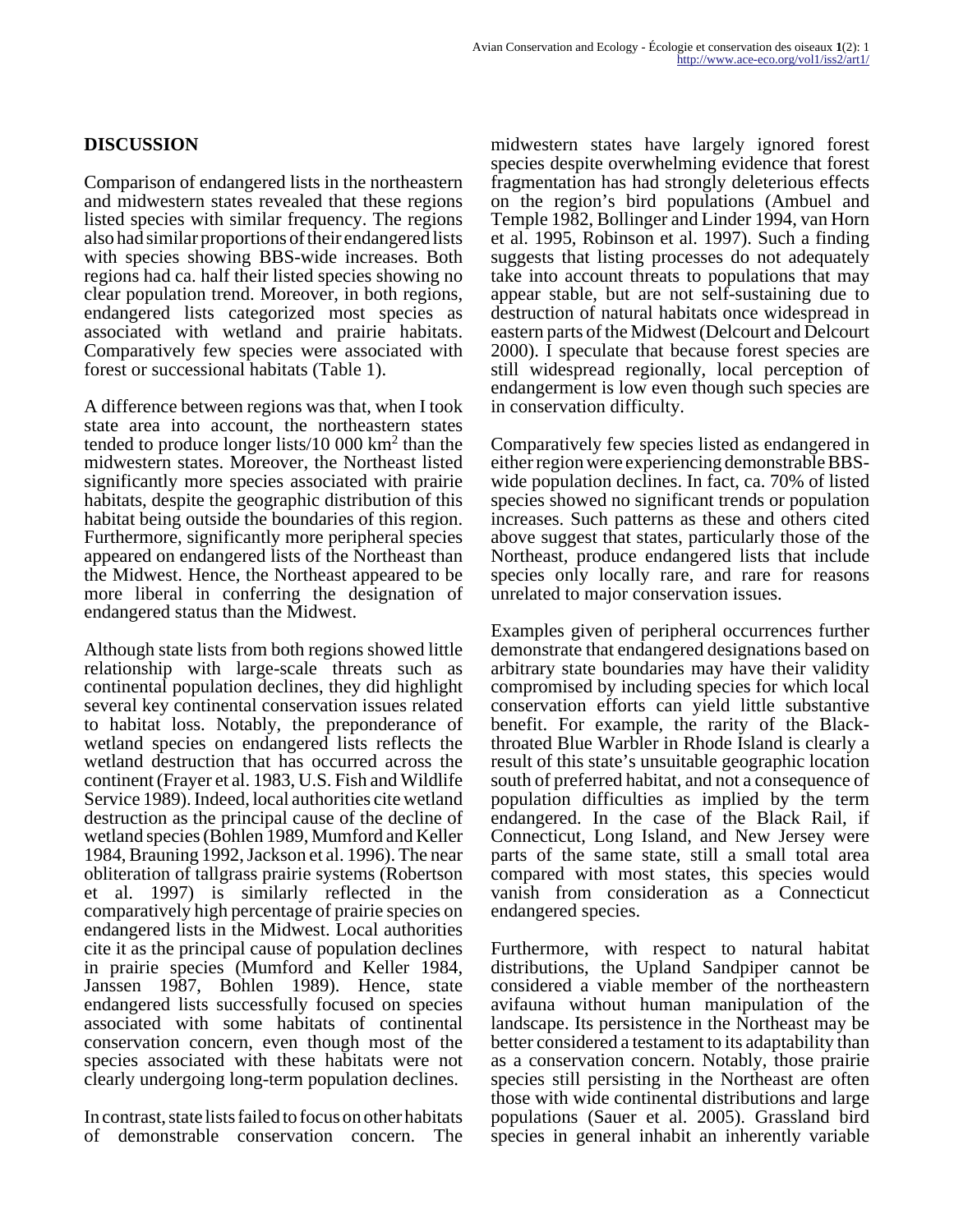environment, and appear to have evolved mechanisms for responding to such variation, including undergoing considerable annual change in distribution and abundance, and being able to locate habitat opportunistically (Wiens 1974, Cody 1985, Igl and Johnson 1997). Moreover, we cannot always presume that continental North American phenomena are responsible for limiting populations of this and others of our neotropical migrant species (Rappole and McDonald 1994, Sherry and Holmes 1996).

In the Yellow-headed Blackbird and, in fact, in all peripherally occurring species, we must question whether such populations could ever sustain themselves. Considering the poor reproductive success demonstrated for species in marginal habitat (Thompson and Nolan 1973, Probst and Hayes 1987, Villard et al. 1993, Weinberg and Roth 1998), population fluctuations at their range periphery (Thompson and Nolan 1973, Marti 1997), and characteristic density declines in species toward their range limits (Brown 1984), these populations are likely to be sinks for more robust populations (Pulliam 1988, Brawn and Robinson 1996, Robinson et al. 1997). In another wide-ranging prairie species occurring peripherally in the Northeast, the Grasshopper Sparrow (*Ammodramus savannarum*), a Maine population was found to be unlikely to persist  $>50$  yr without immigration (Wells 1997, see also Ludwig 1999 for a critique of population viability analyses, which tend to underestimate extinction probability). Moreover, although genetic variation present in peripheral populations may be argued to be a reservoir for future evolutionary change, even in sedentary species, such small, isolated populations typically have reduced gene pools and may have reduced fitness. Conservation of gene pools is best accomplished by preserving processes rather than patterns (i.e., conditions that yield species survival rather than the protection of local and often ephemeral populations; Thrall et al. 2000). In the case of peripheral populations that maintain themselves largely though immigration, there are likely to be few genetic benefits accruing from their protection.

The preponderance of peripheral species on state lists demonstrates that a local perspective on endangerment is insufficient for judging conservation concern. Narrowly defining endangered status as species in danger of extinction within state boundaries, without considering the cause of local

rarity, appears largely responsible for the appearance of the high proportion of peripheral species encountered. Even such species as the Upland Sandpiper and Grasshopper Sparrow, which have declined regionally, thereby causing conservation alarm (e.g., Hagan 1993, Askins 2000), may not always be appropriate for such concern (Hill and Hagan 1991, Dunn 2002). For example, continental populations of many species show complex regional patterns of decline and increase (James et al. 1996, Villard and Maurer 1996, Sauer et al. 2005). Additional data might show that patterns of local decline reflect a larger conservation issue (e.g., Weimeyer et al. 1975), but they also may simply show dynamic population responses to a dynamic North American environment (James et al. 1996, Bell and Whitmore 1997). For species associated with relatively ephemeral habitats such as grasslands and early successional habitats, regional population declines seem likely to be a characteristic feature of the natural history of such species (Cody 1985, Igl and Johnson 1997), and a pattern typical for them throughout much of their evolutionary history. In the case of early successional species, Beissinger et al. (2000) have suggested that, on a continental scale, we are now witnessing a return to more "normal" population levels for species that had greatly expanded numbers in response to certain previous types of human land use.

In designating a species as endangered, there is an implicit message that conservation action should be undertaken on the species' behalf. However, the present pattern is clear: states list as endangered many species for which, from a continental perspective, little substantive conservation contribution is likely to be achieved. An example illustrates local efforts of questionable value, for which I provide an alternative local approach with clear continental value:

A recent controversy in the Northeast concerned the fate of two "endangered" Connecticut species, the Upland Sandpiper and Grasshopper Sparrow, found inhabiting an airport scheduled for development. Local conservation groups found themselves in the position of declaring airport fields to be critical areas of natural habitat, and put themselves in an adversarial position with state regulatory agencies charged with evaluating airport development plans (Budoff 2000, May 2000, Szantyr 2000). Despite contentious debate, these agencies approved development of a portion of this parcel, but also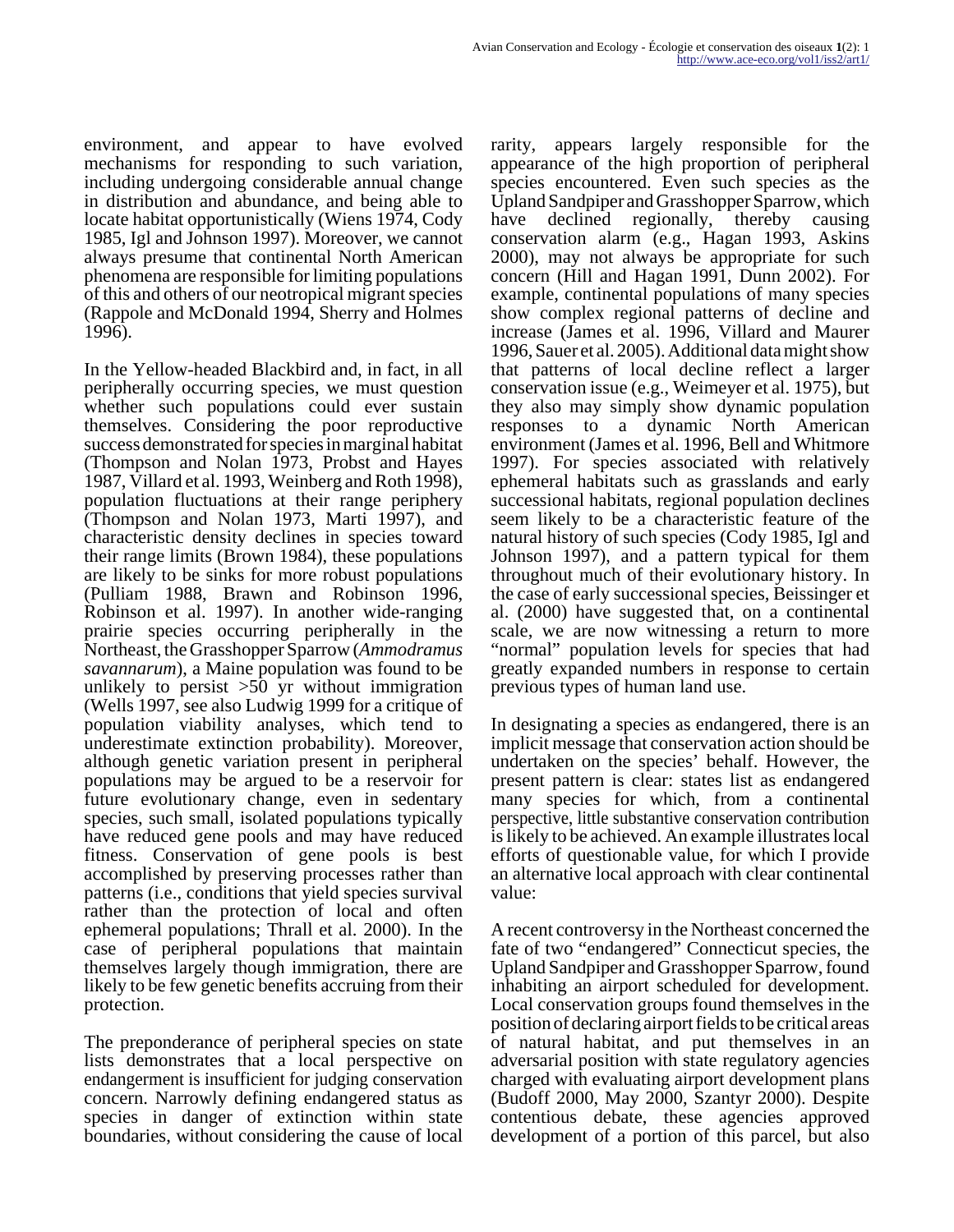committed >\$100 000 toward converting another parcel into grassland habitat and annually maintaining it as "mitigation" for the loss of airport lawns (Budoff 2000, May 2000).

Of what consequence to species with vast continental distributions and, in the case of the Grasshopper Sparrow, populations of ca. 15 000 000 (Rich et al. 2004) was the habitat loss for the ca. 40 pairs of birds present at this airport, or to the perhaps dozen pairs that might come to inhabit a created site at the periphery of the species' ranges (see also Bunnell et al. 2004)? We cannot presume that reproductive success in a mowed airport habitat was sufficient to sustain the population. Grassland bird species respond in a complex way to such habitat manipulation, with certain species prospering and others suffering from reduced nesting success and habitat quality (Johnson and Igl 1995, Granfors et al. 1996, Klute et al. 1997). It also must be questioned whether creation of grasslands in this urbanized northeastern state is a prudent expenditure of conservation capital.

An alternative to such efforts would be to consider that, although urbanized, the reforestation of the Northeast has left Connecticut 60% forested. However, forest cover may be expected to decline as the state rapidly urbanizes further (Craig et al. 2003). An increasing proportion of this forest is classified as mature (now 70%) and is beginning to exhibit characteristics of old-growth systems, even though an active selective logging industry exists (Ward and Barsky 2000). Such conditions have been virtually absent from the Northeast for centuries, and are likely to become increasingly rare as shortrotation, plantation forestry is practiced over much of the rest of the continent (Delcourt and Delcourt 2000).

With the present abundance of forest in Connecticut, a principal focus for conservationists should be to use this window of opportunity to protect extensive, contiguous tracts as refuges for forest bird species. Continentally, Eastern Deciduous Forest covers only a fraction of its former range where present physical conditions still favor its growth (Delcourt and Delcourt 2000). Protection here in the heart of the Eastern Deciduous Forest could reduce the disastrous effects of forest fragmentation on bird diversity and productivity experienced particularly in the Midwest (Robinson et al. 1995, Brawn and Robinson 1996, Robinson 1998), but in other areas of the East as well (Galli et al. 1976, Breininger

1999, Roberts and Norment 1999). Even in urbanizing parts of Connecticut, forest birds have declined (Butcher et al. 1981) and recovered only as reforestation occurred (Askins and Philbrick 1987). Moreover, such timely action could ensure the continued prospering of those bird species that have benefited from reforestation (Zeranski and Baptist 1990, Olianyk and Robertson 1996, Heusmann et al. 2000).

Let us reverse the situation. Suppose the conservation agencies of the westernmost of the midwestern states decided to declare the Tufted Titmouse (*Baeolophus bicolor)* endangered, because it occurs in only a handful of planted woodlands in the eastern corner of their states. Certainly this species cannot be as common as it was when its forest habitat was far more widespread (Delcourt and Delcourt 2000), but how would individuals in the Northeast, where it is common and expanding its range (Loery and Nichols 1985), view an attempt by these states to enhance Tufted Titmouse numbers by planting, irrigating, and perpetually managing more extensive forest stands (see also Bunnell et al. 2004)? Would they view this as a prudent expenditure of limited conservation funds (Master 1991), or would it seem more valuable for this prairie state to invest its efforts into restoring native prairie, thereby making these sites again suitable for the state's indigenous prairie avifauna?

Opportunities to secure the future of species such as the Grasshopper Sparrow, which has indeed suffered declines over parts of its range (although also increasing over areas of the Great Plains, Igl and Johnson 1997), would seem greatest in places like South Dakota, where the species reaches among its highest continental densities (Sauer et al. 2005). Moreover, with finite conservation funds available for prairie species like this one, habitat acquisition and restoration would appear far more cost effective in South Dakota, where land values are a fraction of those in urbanized, affluent Connecticut (see also Hunter and Hutchinson 1994, Lomolino and Channell 1995). Should we acquire and perpetually manipulate on behalf of prairie birds a 100-ha grassland island in otherwise forested Connecticut, or acquire 1000 ha of relatively low-maintenance grassland in prairie South Dakota? Making these types of conservation decisions is likely to be assisted by using the types of multivariable (e.g., abundance, range, population trend, fragility of populations) considerations employed in North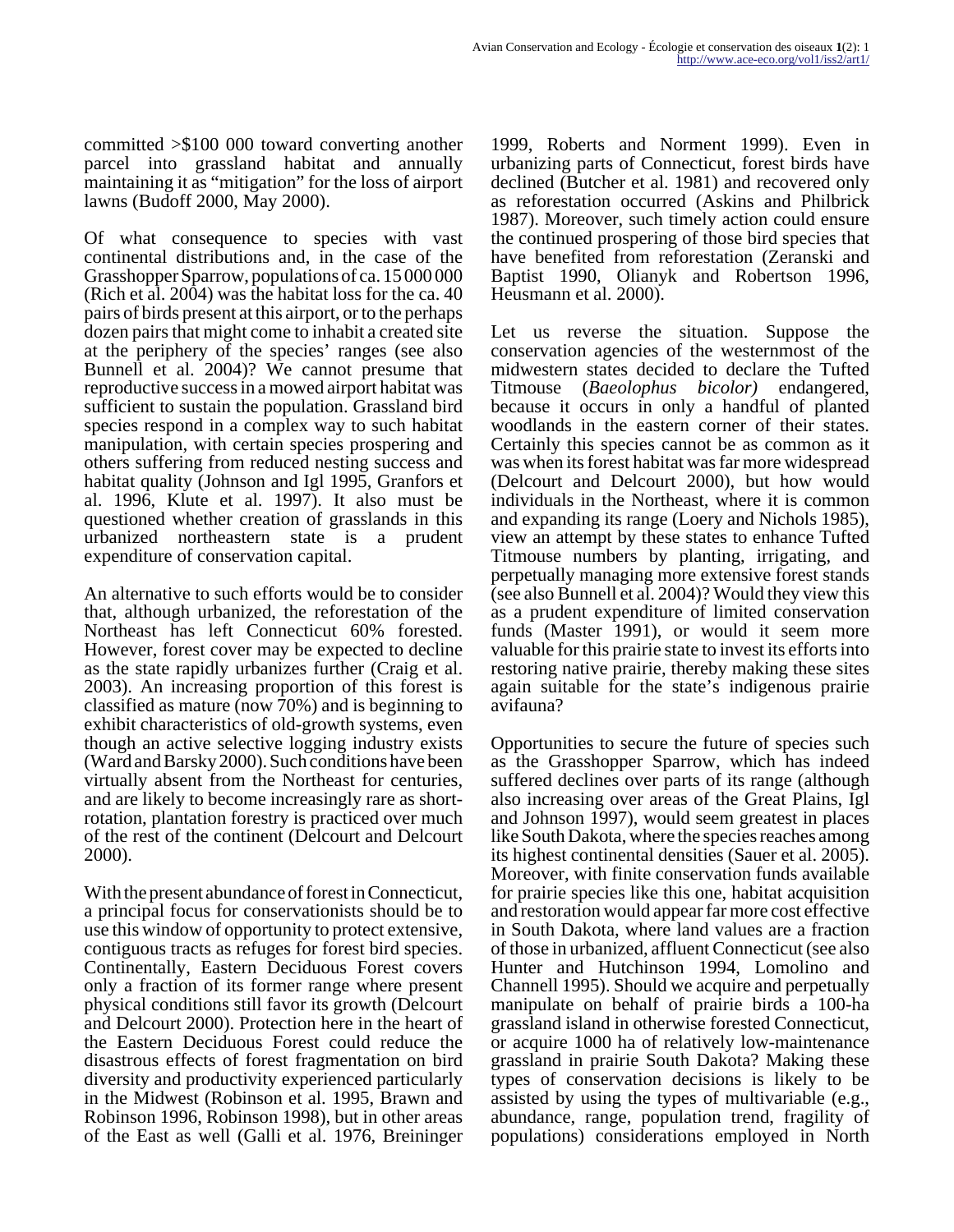America by NatureServe (Wilcove and Master 2005) and Partners in Flight (Dunn et al. 1999, Beissenger et al. 2000, Rich et al. 2004), and in Britain by a similar multivariate approach (Avery et al. 1994).

Another issue raised in support of considering species termed here peripheral to be of conservation concern has been the occurrence in eastern North America of prairie species at the time of first European contact. Proponents argue that grasslands have been present in the Northeast for thousands of years, and that the existence of the Heath Hen (*Tympanuchus cupido cupido*) and other eastern races of grassland birds provide evidence for their long history in this region. Hence, grassland birds are an integral part of the Northeast's indigenous avifauna, and their present local rarity should be of critical conservation concern (Vickery and Dunwiddie 1997, Askins 2000).

Such reasoning is not necessarily valid justification. The not grassland but scrub-dwelling Heath Hen (Bent 1932, Johnsgard 1973) likely diverged from prairie populations of the Greater Prairie Chicken during the height of the Wisconsin glaciation, 21 000 years BP, when grasses and sedges covered the middle Atlantic states and appeared to merge with extensive scrublands covering the Atlantic coast (Webb et al. 1987, Parfit 2000). Indeed, the vegetation zones of eastern North America have been continually changing during this time, with principal habitats altering their distributions in response to a variety of changing physical and biotic conditions (Prentice et al. 1991). During this period, plant species have responded individualistically to changing conditions, such that plant associations with no contemporary counterparts have appeared and disappeared (Prentice et al. 1991, Jablonski and Sepkoski 1996), and principal community members have invaded and receded from areas due to a host of ecological factors (Woods and Davis 1989, Davis 1998, Fuller 1998).

The fluidity of North American vegetation zones has certainly also yielded fluidity in bird distributions during post-glacial times. Such range shifts are still apparent in bird species as continental conditions alter (Ellison 1993, Oliarnyk and Robertson 1996, Confer and Larkin 1997). Moreover, with the varying environments that have ebbed and flowed across the continent, we cannot presume that bird species even evolved in precisely the habitats in which we now find them, which in

many cases are of comparatively recent origin (Jablonski and Sepkoski 1996). Given this dynamic North American environment, it is difficult to justify choosing a particular point in history as the baseline for making conservation decisions.

If we are to choose a point in history for making such decisions, what should it be? If we select the period of first European settlement, a point in time by which Native Americans had influenced habitat distributions (Delcourt and Delcourt 2000), bird distributions found by European explorers were already anthropogenically related (see also Hunter 1996). If we are concerned about the current distributions of birds in light of present human manipulations, it is unclear why we should choose another period in history when human manipulations influenced bird populations in other ways (including extending the edge of prairie provinces eastward, Robertson et al. 1997).

If we instead select the period just before first human settlement, ca. 12 000 yr BP (Morse and Morse 1983), places of present great conservation concern did not yet exist. For example, the tidal marshes of the Connecticut River have been the site of numerous ecological investigations (e.g., Ames and Mersereau 1964, Wiemeyer et al. 1975, Craig and Beal 1992) and the target of land acquisition by regional land trusts. Yet they did not exist at this time, as the shoreline was 10 m below its present level (Bloom and Stuiver 1963). Until 8000 yr BP, Long Island Sound, into which the Connecticut River drains, was a freshwater lake (Bell 1985). The Great Swamp National Wildlife Refuge and Troy Meadows, New Jersey, the site of major studies on freshwater marsh productivity (Jervis 1969), were beneath an extensive glacial lake (Robichaud and Buell 1973).

In short, that was then, and this is now. A key practical criterion for making regional conservation decisions is what habitats are possible given present climatic, physical, and biotic conditions, and prevailing patterns of human land use. Within this context, a continental view is essential for examining ecological systems and formulating effective conservation policy (Gore 1993, Maurer and Villard 1996, Wilcove and Master 2005).

A continental view of species characteristics is essential to constructing a meaningful view of regional patterns of endangerment, and suggests modified criteria for local endangered species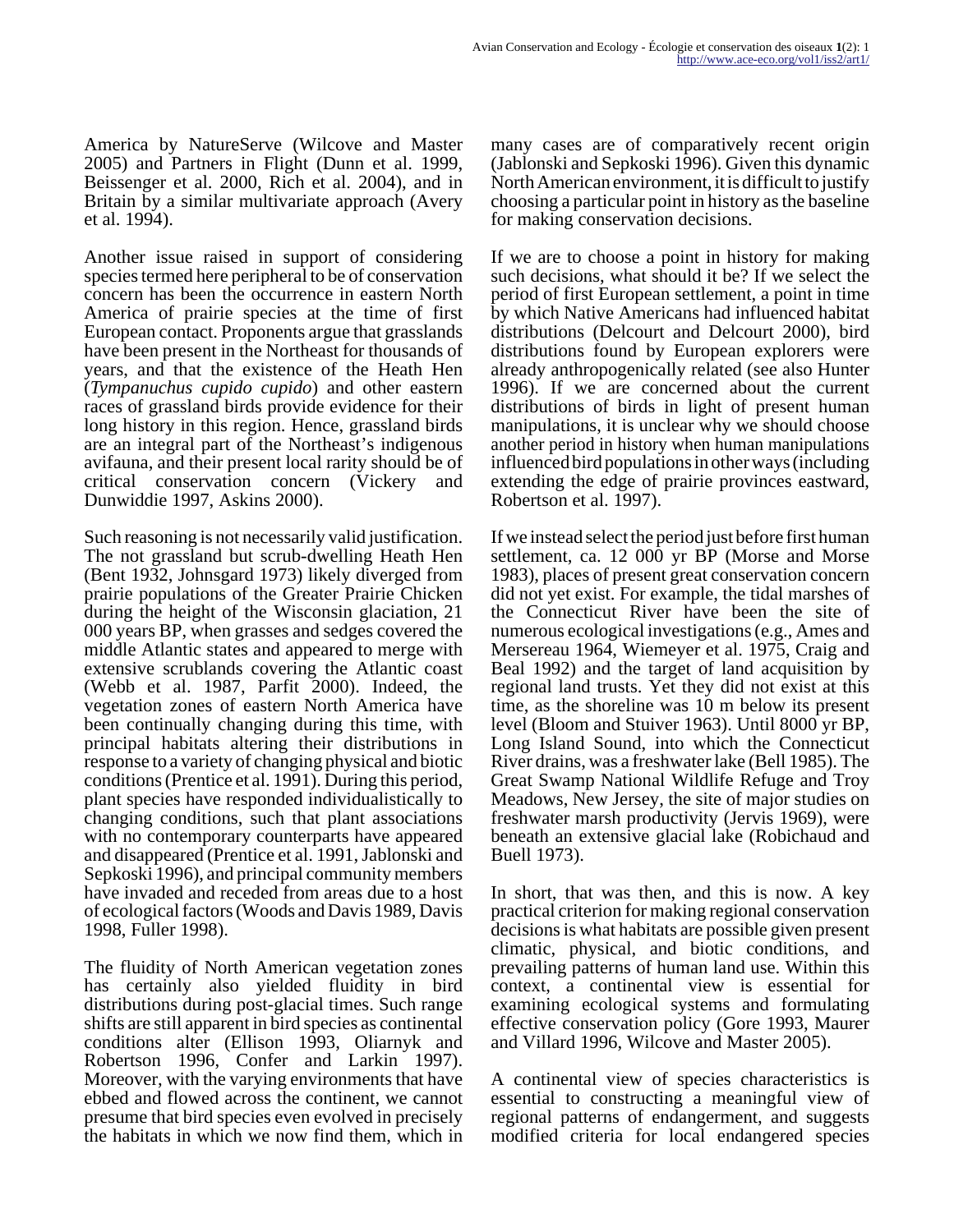classification. Local rarity within a state may be an insufficient measure of extirpation risk. To this should be added 1) the region of principal natural habitat distribution, 2) continental distribution, 3) long-term, continent-wide population trends, 4) historic distributions in light of natural and anthropogenic habitats, 5) historic distributions within the context of the extent of ecologically sustainable natural habitat, and 6) the degree of human perturbation of natural systems.

In terms of ranking species according to importance, the probability of substantively impacting species survival through local management efforts also should be considered (see also Carter et al. 2000, Wilcove and Master 2005). To be sure, prioritization schemes such as those employed by NatureServe (Wilcove and Master 2005) have limitations, and it remains for statisticians to review thoroughly the logical validity of these schemes. I urge caution, for example, in using cumulative ranking in decision making, as such an approach has weaknesses (Beissenger et al. 2000), including nonindependence of variables and the potential for variables to negate each other in ranking. I recommend instead an individualized assessment made from all available data, in part using considerations such as those applied by NatureServe (Wilcove and Master 2005) and Partners in Flight (Rich et al. 2004), along with additional considerations I list above that are not part of these schemes. Perhaps paramount among these latter considerations is that of practicality.

This discussion has considered whether local assessments of species endangerment translate to conservation policies with significant impacts at the continental scale. Examples presented demonstrate that little substantive conservation contribution is likely to be achieved by focusing on peripheral species receiving endangered status by virtue of arbitrary state boundaries. Moreover, including such species can distract finite conservation resources from issues in which local efforts can yield substantive conservation results. Arguments used to justify conservation efforts on behalf of species termed here peripheral have weaknesses when considered in light of continent-wide population trends, geographic ranges, and historic distributions, as well as the historic dynamism of the North American environment and practical considerations about the present nature of continental environments. A continental perspective in approaching local conservation issues is

advocated, where local efforts contribute to the solution of continental problems.

*Responses to this article can be read online at: <http://www.ace-eco.org/vol1/iss2/art1/responses/>*

## **Acknowledgments:**

*I thank B. Lussier, R. Askins, D. Pashley, F. Thompson, and two anonymous reviewers for critically reviewing the manuscript. Dr. Marge Winkler, Center for Climatic Research, University of Wisconsin, assisted with locating data on paleovegetation. Contribution no. 7 of Bird Conservation Research, Inc.*

#### **LITERATURE CITED**

**Ambuel, B., and S. A. Temple.** 1982. Areadependent changes in the bird communities and vegetation of southern Wisconsin forests. *Ecology* **64**:1057–1068.

**Ames, P. L., and G. S. Mersereau.** 1964. Some factors in the decline of the Osprey in Connecticut. *Auk* **81**:173–185.

**Askins, R. A.** 1997. History of grasslands in the northeastern United States: implications for bird conservation. Pages 119–136 *in* P. D. Vickery and P. W. Dunwiddie, editors. *Grasslands of northeastern North America*. Massachusetts Audubon Society, Lincoln, Massachusetts, USA.

**———.** 2000. *Restoring North America's birds*. Yale University Press, New Haven, Connecticut, USA.

**Askins, R. A., and M. J. Philbrick.** 1987. Effects of changes in regional forest abundance on the decline and recovery of forest bird community. *Wilson Bulletin* **99**:7–21.

**Avery, M., D. W. Gibbons, R. Porter, T. Tew, G. Tucker, and G. Williams.** 1995. Revising the British Red Data List for birds: the biological basis of U.K. conservation priorities. *Ibis* **137**:S232– S239.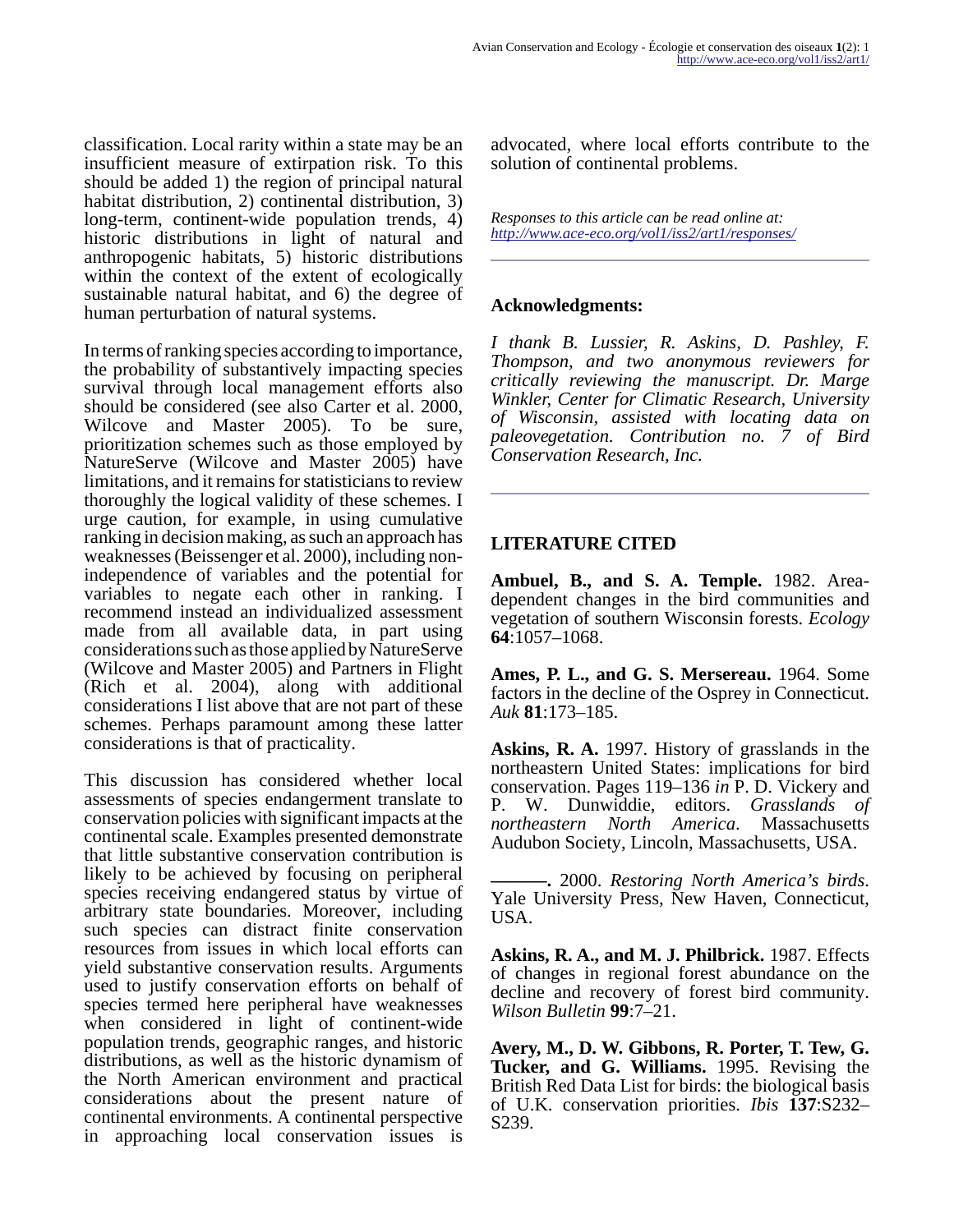**Bell, J. L., and R. C. Whitmore.** 1997. Eastern Towhee numbers increase following defoliation by gypsy moths. *Auk* **114**:708–716.

**Bell, M.** 1985. *The faces of Connecticut*. Connecticut Geological and Natural History Survey, Hartford, Connecticut, USA.

**Beissinger, S. R., J. M. Reed, J. M. Wunderle, Jr., S. K. Robinson, and D. M. Finch.** 2000. Report of the AOU Conservation Committee on the partners in flight species prioritization plan. *Auk* **117**:549– 561.

**Bent, A. C.** 1932. Life histories of North American gallinaceous birds. *U.S. National Museum Bulletin* 162.

**Bloom, A. L., and M. Stuiver.** 1963. Submergence of the Connecticut coast. *Science* **139**:332–334.

**Bohlen, H. D.** 1989. *The birds of Illinois*. Indiana University Press, Bloomington, Indiana, USA.

**Bollinger, E. K., and E. T. Linder.** 1994. Reproductive success of neotropical migrants in a fragmented forest. *Wilson Bulletin* **106**:35–45.

**Brauning, D. W, editor.** 1992. *Atlas of the breeding birds of Pennsylvania*. University of Pittsburgh Press, Pittsburgh, Pennsylvania, USA.

**Brawn, J. D., and S. K. Robinson.** 1996. Source– sink population dynamics may complicate the interpretation of long term census data. *Ecology* **77**:3–12.

**Breininger, D. R.** 1999. Florida Scrub Jay demography and dispersal in a fragmented landscape. *Auk* **116**:520–527.

**Brown, J. H.** 1984. On the relationship between abundance and distribution of species. *American Naturalist* **124**:255–279.

**Budoff, C.** 2000. Rare birds nest in path of UConn stadium. *Hartford Courant* **162**(228):A1–A11.

**Bull, J.** 1974. *Birds of New York State*. Doubleday, Garden City, New York, USA.

**Bunnell, F. L., R. W. Campbell, and K. A. Squires.** 2004. Conservation priorities for peripheral species: the example of British Columbia. *Canadian Journal* *of Forest Research* **34**:2240–2247.

**Butcher, G. S., W. A. Niering, W. J. Barry, and R. H. Goodwin.** 1981. Equilibrium biogeography and the size of nature preserves: an avian case study. *Oecologica* **49**:29–37.

**Carter, M. F., W. C. Hunter, D. N. Pashley, and K. W. Rosenberg.** 2000. Setting conservation priorities for landbirds in the United States: the partners in flight approach. *Auk* **117**:5541–548.

**Cody, M. L.** 1985. Habitat selection in grassland and open country birds. Pages 191–226 *in* M.L. Cody, editor. *Habitat selection in birds* Academic Press, Orlando, Florida, USA.

**Confer, J. L., and J. L. Larkin.** 1998. Behavioral interactions between Golden-winged and Bluewinged Warblers. *Auk* **115**:209–214.

**Craig, R. J.** 1975. *Distributional ecology of marsh birds of the Connecticut River*. Thesis, University of Connecticut, Storrs, Connecticut, USA.

**———.** 1979. *The rare vertebrates of Connecticut*. U.S. Soil Conservation Service, Storrs, Connecticut, USA.

**———.** 1990. Historic trends in the distributions and populations of estuarine marsh birds of the Connecticut River. *University of Connecticut Agricultural Experiment Station Research Report* 83.

**———.** 1992. Territoriality, habitat use, and ecological distinctness of an endangered Pacific island reed-warbler. *Journal of Field Ornithology* **63**:93–110.

**Craig, R. J., E. S. Mitchell, and J. E. Mitchell.** 1988. Time and energy budgets of Bald Eagles wintering along the Connecticut River. *Journal of Field Ornithology* **59**:22–32.

**Craig, R. J., and K. G. Beal.** 1992. The influence of habitat variables on marsh bird communities of the Connecticut River estuary. *Wilson Bulletin* **104**:295–311.

**Craig, R. J., and E. Taisacan.** 1994. Notes on the ecology and population decline of the Rota Bridled White-eye. *Wilson Bulletin* **106**:165–169.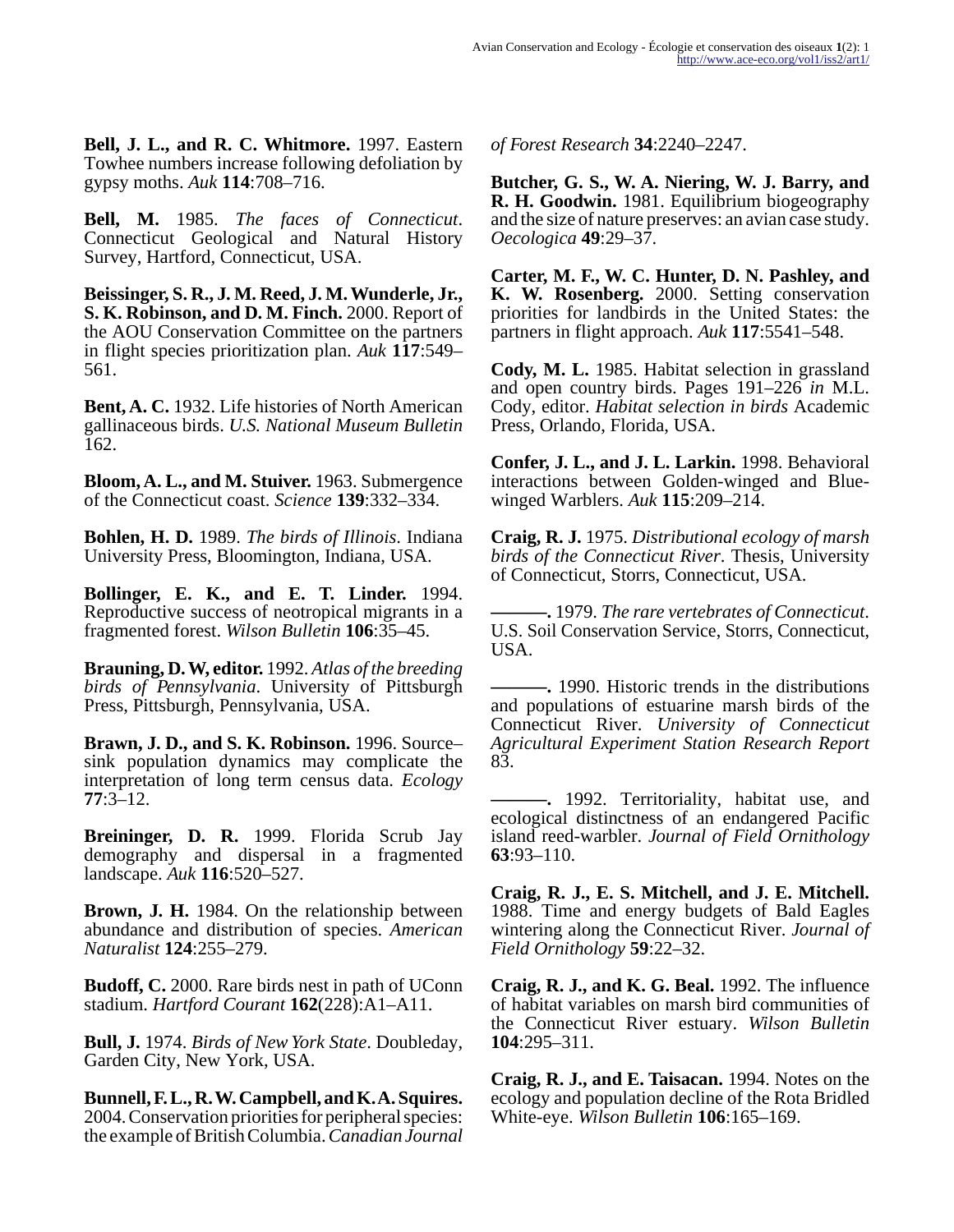**Craig, R. J., M. Altshul, and K. G. Beal.** 2003. *Forest birds of the last green valley*. Bird Conservation Research, Inc., Putnam, Connecticut, USA.

**Davis, M. B.** 1998. Patchy invasion and the origin of a hemlock–hardwood forest mosaic. *Ecology* **79**:2641–2659.

**Delcourt, H. R., and P. A. Delcourt.** 2000. Eastern deciduous forests. Pages 359–396 *in* M. G. Barbour and W. D. Billings, editors. *North American terrestrial vegetation.* 2nd edition. Cambridge University Press, New York, New York, USA.

**Dickson, D. R., and C. L. McAfee.** 1988. Forest statistics for Connecticut—1972 and 1985. *USDA Forest Service Resource Bulletin* NE-105.

**Dinsmore, J. J., T. H. Kent, D. Koenig, P. C. Peterson, and D. M. Roosa.** 1991. *Iowa birds.* Iowa State University Press, Ames, Iowa, USA.

**Dowhan, J. J., and R. J. Craig.** 1976. Rare and endangered species of Connecticut and their habitats. *Connecticut Geological and Natural History Survey Report of Investigations* 6.

**Dunn, E. H.** 2002. Using decline in bird populations to identify needs for conservation action. *Conservation Biology* **16**:1632–1637.

**Dunn, E. H., D. J. T. Hussell, and D. A. Welsh.** 1999. Priority-setting tool applied to Canada's landbirds based on concern and responsibility for species. *Conservation Biology* **13**:1404–1415.

**Dunwiddie, P. W., W. A. Patterson, III, J. L. Rudnicke, and R. E. Zaremba.** 1997. Vegetation management on coastal grasslands on Nantucket Island, Massachusetts: effects of burning and mowing from 1982 to 1993. Pages 85–98 *in* P. D. Vickery and P. W. Dunwiddie, editors. *Grasslands of northeastern North America*. Massachusetts Audubon Society, Lincoln, Massachusetts, USA.

**Eddleman, W. R., F. L. Knopf, B. Meanley, F. A. Reid, and R. Zembal.** 1988. Conservation of North American rallids. *Wilson Bulletin* **100**:458–475.

**Ellison, W. G.** 1993. Historical patterns of vagrancy by Blue-gray Gnatcatchers in New England. *Journal of Field Ornithology* **64**:358–366.

**Frayer, W. E., T. J. Monohan, D. C. Bowden, and F. A. Graybill.** 1983. *Status and trends of wetlands in deepwater habitats in the conterminous United States, 1950s to 1970s.* U.S. Fish and Wildlife Service, National Wetlands Inventory.

**Fuller, J. L.** 1998. Ecological impact of the mid-Holocene hemlock decline in southern Ontario, Canada. *Ecology* **79**:2337–2351.

**Galli, A. E., C. F. Leck, and R. T. T. Forman.** 1976. Avian distribution patterns in forest islands of different sizes in central New Jersey. *Auk* **93**:356– 364.

**Gore, A.** 1993. *Earth in the balance: ecology and the human spirit.* Penguin, New York, New York, USA.

**Granfors, D. A., K. E. Church, and L. M. Smith.** 1996. Eastern Meadowlarks nesting in rangelands and Conservation Reserve Program fields in Kansas. *Journal of Field Ornithology* **67**:222–235.

**Hagen, J. M. III.** 1993. Decline of the Rufous-sided Towhee in the eastern United States. *Auk* **110**:863– 874.

**Havera, S. P., L. B. Suloway, and J. E. Hoffman.** 1997. Wetlands in the Midwest with special reference to Illinois. Pages 88–104 *in* M. W. Schwartz, editor. *Conservation in highly fragmented landscapes.* Chapman and Hall, New York, New York, USA.

**Heusmann, H. W. , T. W. Early, and B. J. Nikula.** 2000. Evidence of an increasing Hooded Merganser population in Massachusetts. *Wilson Bulletin* **112**:413–415.

**Hill, N. P., and J. M. Hagen, III.** 1991. Population trends of some northeastern North American landbirds: a half-century of data. *Wilson Bulletin* **103**:165–182.

**Hunter, M. L. Jr.** 1996. Benchmarks for managing ecosystems: are human activities natural? *Conservation Biology* **10**:695.

**Hunter, M. L. Jr., and A. Hutchinson.** 1994. The virtues and shortcomings of parochialism: conserving species that are locally rare, but globally common. *Conservation Biology* **8**:1163–1165.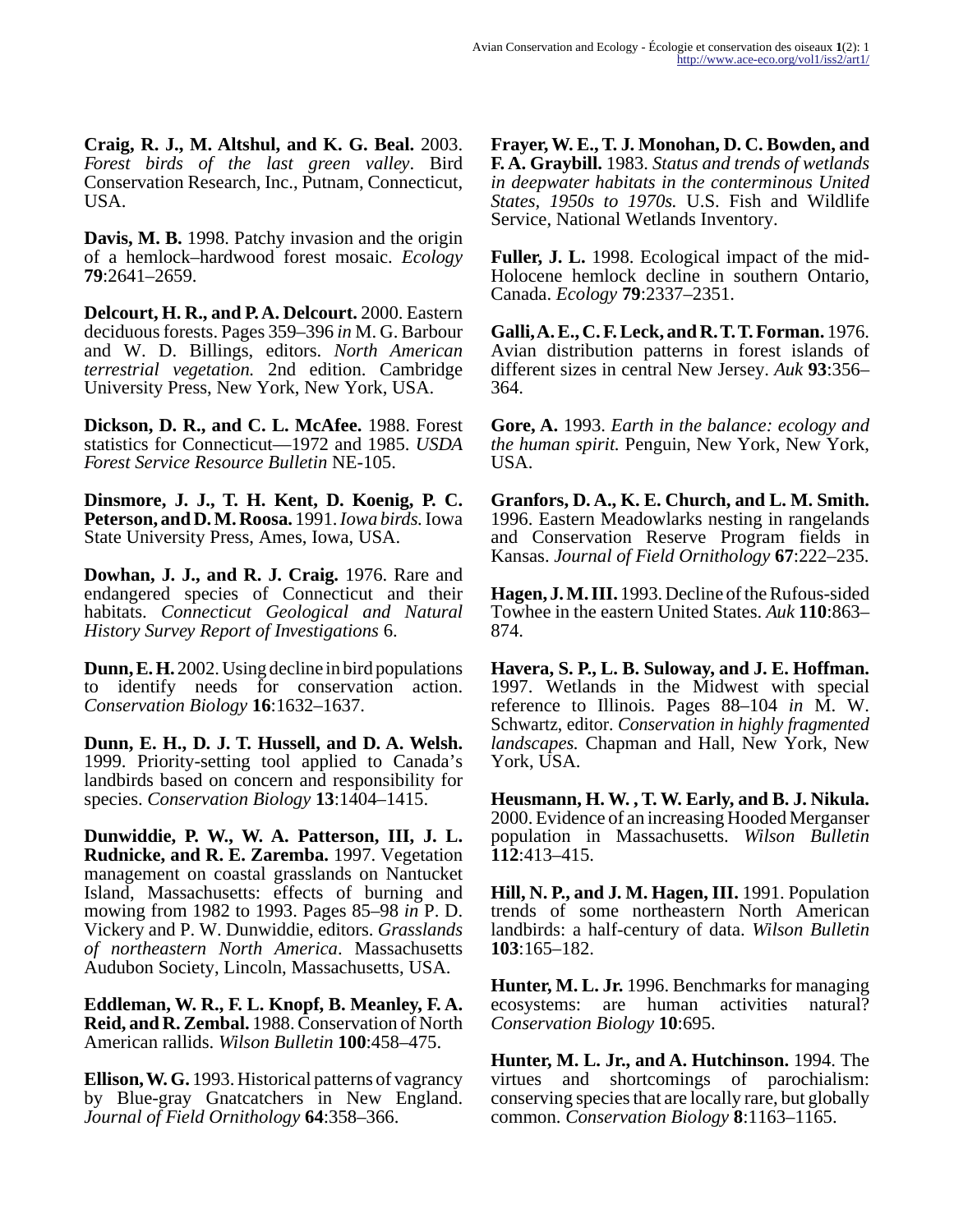**Igl, L., and D. H. Johnson.** 1997. Changes in breeding bird populations in North Dakota. *Auk* **114**:74–92.

**Jablonski, D. J., and J. J. Sepkoski, Jr.** 1996. Paleobiology, community ecology, and scales of ecological patterns. *Ecology* **77**:1367–1378.

**Jackson, L. S., C. A Thompson, and J. J. Dinsmore.** 1996. *The Iowa breeding bird atlas*. University of Iowa Press, Iowa City, Iowa, USA.

**James, F. C., C. E. McColloch, and D. A. Wiedenfeld.** 1996. New approaches to the analysis of population trends in land birds. *Ecology* **77**:13– 27.

**Janssen, R. B.** 1987. *Birds in Minnesota*. University of Minnesota Press, Minneapolis, Minnesota, USA.

**Jervis, R. A.** 1969. Primary production in the freshwater marsh ecosystem of Troy Meadows, New Jersey. *Bulletin of the Torrey Botanical Club* **96**:209–231.

**Johnsgard, P. A.** 1973. *Grouse and quails of North America*. University of Nebraska Press, Lincoln, Nebraska, USA.

**Johnson, D. H., and L. D. Igl.** 1995. Contributions of the Conservation Reserve Program to populations of breeding birds in North Dakota. *Wilson Bulletin* **107**:709–718.

**Jones, A. L., and P. D. Vickery.** 1997. Distribution and population status of grassland birds in Massachusetts. Pages 187–199 *in* P. D. Vickery and P. W. Dunwiddie, editors. *Grasslands of northeastern North America*. Massachusetts Audubon Society, Lincoln, Massachusetts, USA.

**Klute, D. S., R. J. Robel, and K. E. Kemp.** 1997. Seed availability in grazed pastures and Conservation Reserve Program fields during winter in Kansas. *Journal of Field Ornithology* **68**:253– 258.

**Leck, C. F.** 1984. *The status and distribution of New Jersey's birds*. Rutgers University Press, New Brunswick, New Jersey, USA.

**Loery, G., and J. D. Nichols.** 1985. Dynamics of a Black-capped Chickadee population, 1958–1983. *Ecology* **66**:1195–1203.

**Lomolino, M. V., and R. Channell.** 1995. Splendid isolation: patterns of range collapse in endangered mammals. *Journal of Mammalogy* **76**:335–347.

**Ludwig, D.** 1999. Is it meaningful to estimate a probability of extinction? *Ecology* **80**:298–310.

Marti, C. D. 1997. Lifetime reproductive success in Barn Owls near the limits of the species' range. *Auk* **114**:581–592.

**Master, L. L.** 1991. Assessing threats and setting priorities for conservation. *Conservation Biology* **5**:559–563.

**Maurer, B. A., and M. Villard.** 1996. Continental scale ecology and neotropical migratory birds: how to detect declines amid the noise. *Ecology* **77**:1–2.

**May, D.** 2000. DEP defends wildlife policy. *Hartford Courant* **162**(233):A9.

**Morse, D. F., and P. A. Morse.** 1983. *Archaeology of the Central Mississippi Valley*. Acadamic Press, New York, New York, USA.

**Mumford, R. E., and C. E. Keller.** 1984. *The birds of Indiana*. Indiana University Press, Bloomington, Indiana, USA.

**Oliarnyk, C. J., and R. J. Robertson.** 1996. Breeding behavior and reproductive success of Cerulean Warblers in southeastern Ontario. *Wilson Bulletin* **108**:673–684.

Parfit, M. 2000. Hunt for the first Americans. *National Geographic* **198**:40–67.

**Peterjohn, B. G., J. R. Sauer, and W. A. Link.** 1997. The 1994 and 1995 summary of the North American Breeding Bird Survey. *Bird Populations* **3**:48–66.

**Poole, A. R. and F. Gill, editors.** 1992–1997. *The birds of North America*. The Academy of Natural Sciences, Philadelphia, Pennsylvania, and the American Ornithologists' Union, Washington, D. C., USA.

**Post, W., and F. Enders.** 1969. Reappearance of the Black Rail on Long Island. *Kingbird* **19**:189– 191.

**Potter, E. F., J. F. Parnell, and R. P. Teulings.** 1980.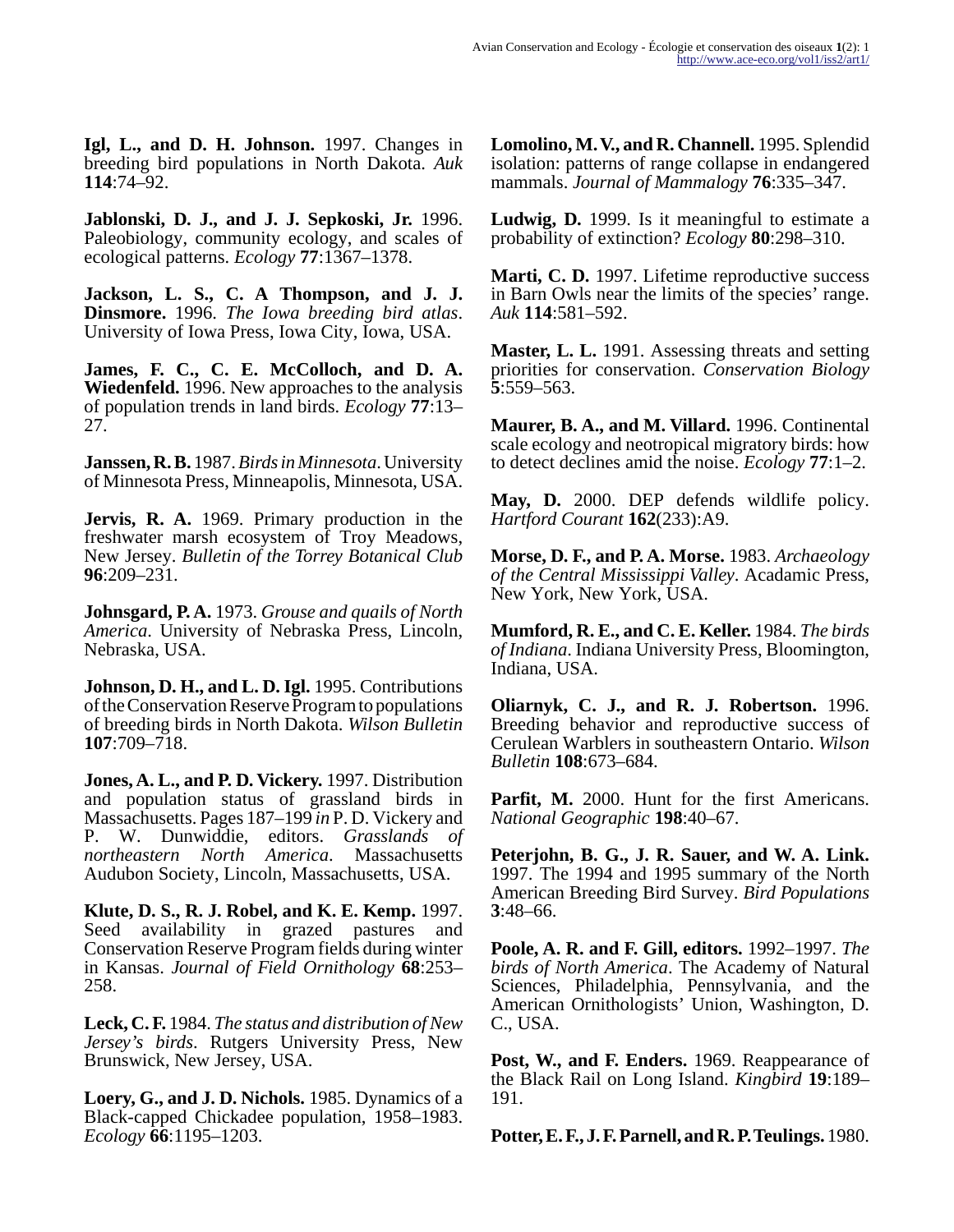*Birds of the Carolinas*. University of North Carolina Press, Chapel Hill, North Carolina, USA.

**Prentice, I. C., P. J. Bartelin, and T. Webb, III.** 1991. Vegetation and climate change in eastern North America since the last glacial maximum. *Ecology* **72**:2038–2056.

**Probst, J. R., and J. P. Hayes.** 1987. Pairing success of Kirtland's Warblers in marginal vs. suitable habitat. *Auk* **104**:234.241.

**Pulliam, H. R.** 1988. Sources, sinks, and population regulation. *American Naturalist* **132**:652–661.

**Rappole, J. H., and M. V. McDonald.** 1994. Cause and effect in population declines of migratory birds. *Auk* **111**:652–660.

**Rich, T. D., C. J. Beardmore, H. Berlanga, P. J. Blancher, M. S. W. Bradstreet, G. S. Butcher, D. W. Demarest, E. H. Dunn, W. C. Hunter, E. E. Iñigo-Elias, J. A. Kennedy, A. M. Martell, A. O. Panjabi, D. N. Pashley, K. V. Rosenberg, C. M. Rustay, J. S. Wendt, T. C. Will.** 2004. Partners in Flight North American Landbird Conservation Plan. Cornell Laboratory of Ornithology, Ithaca, New York, USA.

**Ricketts, T. H., E. Dinerstein, D. M. Olson, C. J. Loucks, W. Eichbaum, D. DellaSala, K. Kavanagh, P. Hedao, P. T. Hurley, K. M. Carney, R. Abell, and S. Walters.** 1999. Terrestrial ecoregions of North America. Island Press, Washington, D.C., USA

**Roberts, C., and C. J. Norment.** 1999. Effects of plot size and habitat characteristics on breeding success in Scarlet Tanagers. *Auk* **116**:73–82.

**Robertson, K. R., R. C. Anderson, and M. W. Schwartz.** 1997. The tallgrass prairie mosaic. Pages 55–87 *in* M. W. Schwartz, editor. *Conservation in highly fragmented landscapes.* Chapman and Hall, New York, New York, USA.

**Robichaud, B., and M. F. Buell.** 1973. *Vegetation of New Jersey*. Rutgers University Press, New Brunswick, New Jersey, USA.

**Robinson, S. K.** 1998. Another threat posed by forest fragmentation: reduced food supply. *Auk* **115**:1–3.

**Robinson, S. K., F. R. Thompson III, T. M Donovan, D. R. Whitehead, and J. Faaborg.** 1995. Regional forest fragmentation and the nesting success of migratory birds. *Science* **267**:1987–1990.

**Robinson, S. K., J. D. Brawn, and J. P. Hoover.** 1997. Effectiveness of small nature preserves for breeding birds. Pages 154–188 *in* M. W. Schwartz, editor. *Conservation in highly fragmented landscapes.* Chapman and Hall, New York, New York, USA.

**Sauer, J. R., J. E. Hines, and J. Fallon.** 2005. *The North American Breeding Bird Survey, results and analysis 1966–2004. Version 2005.2*, USGS Patuxent Wildlife Research Center, Laurel, Maryland, USA.

**Schwartz, M. W.** 1997. Introduction. Pages xii–xvi *in* M. W. Schwartz, editor. *Conservation in highly fragmented landscapes.* Chapman and Hall, New York, New York, USA.

**Sherry, T. W., and R. T. Holmes.** 1996. Winter habitat quality, population limitations, and conservation of neotropical-neartic migrant birds. *Ecology* **77**:36–48.

**Spear, L. B., S. B. Terrill, C. Lenihan, and P. Delevoraves.** 1999. Effects of temporal and environmental factors on the probability of detecting California Black Rails. *Journal of Field Ornithology* **70**:465–480.

**Szantyr, M.** 2000. DEP's stance not for the birds. *Hartford Courant* **162**(230):A19.

**Teal, J. M.** 1986. The ecology of regularly flooded salt marshes of New England: a community profile. *U.S. Fish and Wildlife Service Biological Report* **85** (7.4).

**Thomas, L.** 1996. Monitoring long-term population changes: why are there so many analysis methods? *Ecology* **77**:49–58.

**Thompson, C. F., and V. Nolan, Jr.** 1973. Population biology of the Yellow-breasted Chat in southern Indiana. *Ecological Monographs* **43**:145– 171.

**Thrall, P. H., J. J. Burdon, and B. R. Murray.** 2000. The metapopulation paradigm: a fragmented view of conservation biology. Pages 75–95 *in* A. G.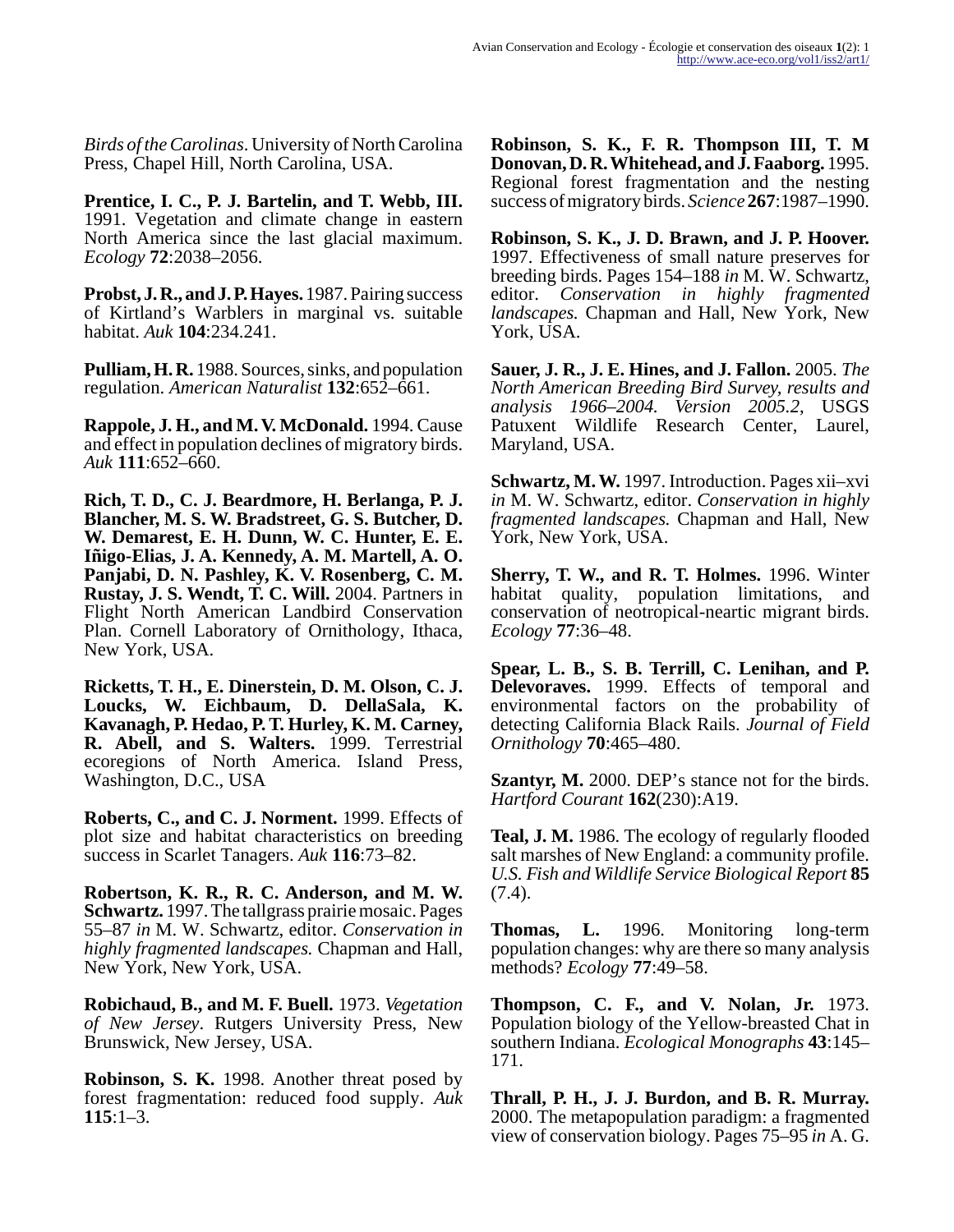Young and G. M. Clarke, editors. *Genetics, demography and viability of fragmented populations.* Cambridge University Press, New York, New York, USA.

**U.S. Fish and Wildlife Service.** 1989. *National wetlands priority conservation plan*. U.S. Fish and Wildlife Service, Washington, D.C., USA.

**van Horn, M. A., R. M. Gentry, and J. Faaborg.** 1995. Patterns of Ovenbird (*Seiurus aurocapillus*) pairing success in Missouri forest tracts. *Auk* **112**:98–106.

**Vickery, P. D., and P. W. Dunwiddie.** 1997. Introduction. Pages 1–13 *in* P. D. Vickery and P. W. Dunwiddie, editors. *Grasslands of northeastern North America*. Massachusetts Audubon Society, Lincoln, Massachusetts, USA.

**Vickery, P. D., M. L. Hunter, Jr., and S. Melvin.** 1997. Effects of habitat area on the distribution of grassland birds in Maine. Pages 137–152 *in* P. D. Vickery and P. W. Dunwiddie, editors. *Grasslands of northeastern North America*. Massachusetts Audubon Society, Lincoln, Massachusetts, USA.

**Villard, M-A., P. R. Martin, and C. G. Drummond.** 1993. Habitat fragmentation and pairing success of the Ovenbird. *Auk* **110**:759–768.

**Villard, M., and B. A. Maurer.** 1996. Geostatistics as a tool for examining hypothesized declines in migratory songbirds. *Ecology* **77**:59–68.

**Ward, J. S., and J. B. Barsky.** 2000. Connecticut's changing forests. *Connecticut Woodlands* **65**:9–13.

**Webb, T. III, G. L. Jacobson, Jr., and E. C. Grimm.** 1987. Changing vegetation patterns in eastern North America during the past 18 000 years; inferences from overlapping distribution of selected pollen types. Plate 2 *in* W. F. Ruddiman and H. E. Wright, Jr., editors. *North America and adjacent oceans during the last deglaciation.* Geological Society of America, Boulder, Colorado, USA.

**Weimeyer, S. N., P. R. Spitzer, W. C. Krantz, T. G. Lamont, and E. Cromartie.** 1975. Effects of environmental pollutants on Connecticut and Maryland Ospreys. *Journal of Wildlife Management* **39**:124–139.

**Weinberg, H. J., and R. R. Roth.** 1998. Forest area

and habitat quality for nesting Wood Thrushes. *Auk* **115**:879–889.

**Wells, J. V.** 1997. Population viability analysis for Maine Grasshopper Sparrows. Pages 153–170 *in* P. D. Vickery and P. W. Dunwiddie, editors. *Grasslands of northeastern North America*. Massachusetts Audubon Society, Lincoln, Massachusetts, USA.

**Wiens, J. A.** 1974. Climatic instability and the "ecological saturation" of bird communities of North American grasslands. *Condor* **76**:385–4000.

**Wilcove, D. S., and L. L. Master.** 2005. How many endangered species are there in the United States? Frontiers in Ecology and the Environment 8:414– 420.

**Winne, J. C.** 1997. History of vegetation and fire on the Pineo Ridge pine grassland barrens of Washington County, Maine. Pages 25–52 *in* P. D. Vickery and P. W. Dunwiddie, editors. *Grasslands of northeastern North America*. Massachusetts Audubon Society, Lincoln, Massachusetts, USA.

**Woods, K. D., and M. B. Davis.** 1989. Paleoecology of range limits: beech in the upper peninsula of Michigan. *Ecology* **70**:681–696.

**Zeranski. J. D., and T. R. Baptist.** 1990. *Connecticut Birds*. University Press of New England, Hanover, New Hampshire, USA.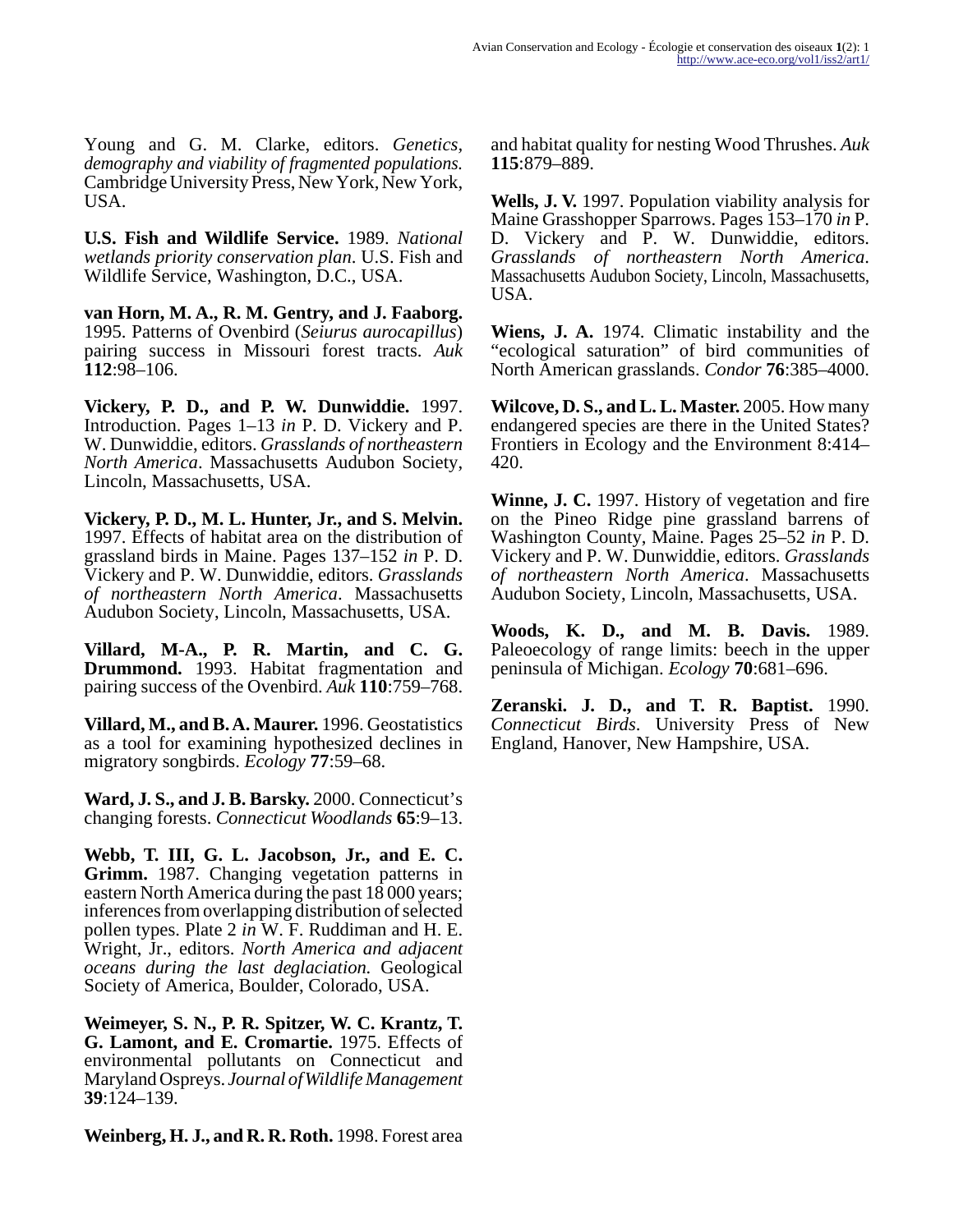**APPENDIX 1.** Listed endangered species of the northeastern and midwestern states. Habitat designations:  $w =$  wetland,  $p =$  prairie,  $f =$  forest,  $s =$  successional,  $n =$  not defined; status designations:  $e =$  endangered,  $p =$  peripheral;  $P =$  probability.

|                                                         | Habitat     | Trend   |      | P MENH VT MACT RI NY PA NJ ND MN WISD NE IA IL IN KS MOOK |           |           |           |   |         |           |         |              |   |             |              |              |   |         |
|---------------------------------------------------------|-------------|---------|------|-----------------------------------------------------------|-----------|-----------|-----------|---|---------|-----------|---------|--------------|---|-------------|--------------|--------------|---|---------|
| Common Loon (Gavia<br><i>immer</i> )                    | $\mathbf W$ | 2.36    | 0.00 |                                                           | ${\rm e}$ |           |           |   |         |           |         |              |   |             |              |              |   |         |
| Pied-billed Grebe<br>(Podilymbus podiceps)              | W           | 1.11    | 0.24 | ${\bf e}$                                                 |           | ${\bf e}$ | ${\rm e}$ | e |         | $\rm e$   |         |              |   |             |              |              |   |         |
| Red-necked Grebe<br>(Podiceps grisegena)                | W           | 1.05    | 0.35 |                                                           |           |           |           |   |         |           |         | $\mathbf{p}$ |   |             |              |              |   |         |
| Leach's Storm-petrel<br>(Oceanodroma leucorhoa)         | W           |         |      |                                                           |           | p         |           |   |         |           |         |              |   |             |              |              |   |         |
| American Bittern (Botaurus<br>lentiginosus)             | W           | $-1.54$ | 0.06 |                                                           |           | $\rm e$   | ${\rm e}$ | e |         | $\rm e$   |         |              |   |             | $\rm e$      | $\mathbf e$  |   | $\rm e$ |
| Least Bittern (Ixobrychus<br>exilis)                    | $\mathbf W$ | $-0.55$ | 0.73 |                                                           |           | ${\bf e}$ |           |   |         |           |         |              |   |             |              | ${\rm e}$    |   |         |
| Snowy Egret (Egretta<br>thula)                          | $\mathbf W$ | 4.90    | 0.00 |                                                           |           |           |           |   |         |           |         | $\mathbf{p}$ |   |             | $\mathbf{p}$ |              |   | e       |
| Little Blue Heron (Egretta<br>caerulea)                 | $\mathbf W$ | $-2.48$ | 0.03 |                                                           |           |           |           |   |         |           |         |              |   |             | $\, {\bf p}$ |              |   |         |
| Black-crowned Night<br>Heron<br>(Nycticorax nycticorax) | $\mathbf W$ | 3.66    | 0.07 |                                                           |           |           |           |   |         |           |         |              |   |             | e            | $\mathbf e$  |   |         |
| Yellow-crowned Night<br>Heron<br>(Nyctanassa violacea)  | $\mathbf W$ | $-1.07$ | 0.54 |                                                           |           |           |           |   | p       |           |         |              |   |             | p            | e            |   |         |
| <b>Trumpeter Swan</b><br>(Cygnus buccinator)            | W           |         |      |                                                           |           |           |           |   |         |           |         | $\rm e$      |   |             |              | $\rm e$      |   |         |
| Osprey (Pandion haliaetus)                              | W           | 6.25    | 0.00 |                                                           | ${\bf e}$ |           |           |   |         |           |         |              |   |             | $\mathbf{p}$ | $\mathbf{p}$ |   |         |
| Mississippi Kite<br>(Ictinia mississippiensis)          | $\mathbf n$ | 0.34    | 0.78 |                                                           |           |           |           |   |         |           |         |              |   |             | $\rm e$      |              |   |         |
| <b>Bald Eagle</b><br>(Haliaeetus leucocephalus)         | W           | 6.13    | 0.02 |                                                           |           | ${\bf e}$ | e         |   | $\rm e$ |           | $\rm e$ | e            | e | $\mathbf e$ |              | e            | e |         |
| Northern Harrier<br>(Circus cyaneus)                    | p,w         | $-1.34$ | 0.00 |                                                           |           |           | ${\rm e}$ | e |         | ${\bf e}$ |         |              |   | $\rm e$     | $\rm e$      | e            |   |         |
| Sharp-shinned Hawk<br>(Accipiter striatus)              | $\mathbf f$ | 3.65    | 0.14 |                                                           |           |           | ${\bf e}$ |   |         |           |         |              |   |             |              |              |   |         |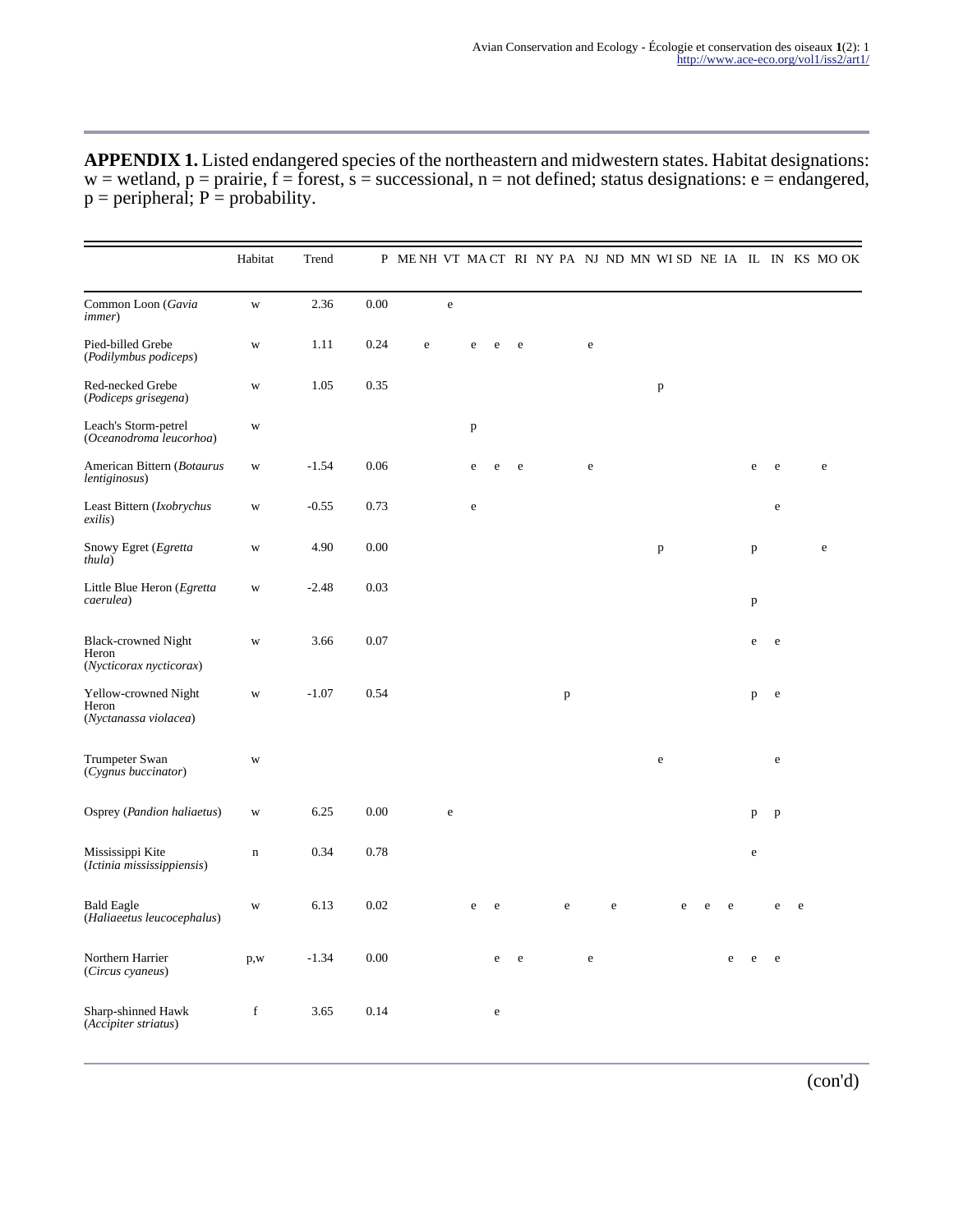| Red-shouldered Hawk<br>(Buteo lineatus)           | $\mathbf f$  | 2.70    | 0.00     |           |              |              |           |              |              |              |         |         |           |           |         |           | p           |              |           |         |         |         |
|---------------------------------------------------|--------------|---------|----------|-----------|--------------|--------------|-----------|--------------|--------------|--------------|---------|---------|-----------|-----------|---------|-----------|-------------|--------------|-----------|---------|---------|---------|
| Swainson's Hawk (Buteo<br>swainsoni)              | $\mathbf{p}$ | $-0.46$ | 0.39     |           |              |              |           |              |              |              |         |         |           |           |         |           |             | p            |           |         |         |         |
| Golden Eagle<br>(Aquila chrysaetos)               | $\mathbf n$  | 1.46    | $0.40$ p |           | $\mathbf{p}$ |              |           |              |              | $\, {\bf p}$ |         |         |           |           |         |           |             |              |           |         |         |         |
| Peregrine Falcon<br>(Falco peregrinus)            | $\mathbf n$  | 6.77    | 0.06 e   |           | e            | e            | e         | e            | e            | e            | e       | $\rm e$ |           | $\rm e$   | e       | e         | $\mathbf e$ |              | e         | e       | e       |         |
| Spruce Grouse<br>(Falcipennis canadensis)         | $\mathbf f$  |         |          |           |              | $\, {\bf p}$ |           |              |              | $\rm e$      |         |         |           |           |         |           |             |              |           |         |         |         |
| Greater Prairie Chicken<br>(Tympanuchus cupido)   | p            | $-6.24$ | 0.03     |           |              |              |           |              |              |              |         |         |           |           |         |           |             | $\rm e$      |           |         | $\rm e$ |         |
| <b>Black Rail</b><br>(Laterallus jamaicensis)     | $\mathbf W$  |         |          |           |              |              |           | $\, {\bf p}$ |              | $\, {\bf p}$ |         |         |           |           |         |           |             | $\rm e$      | ${\bf e}$ |         | $\rm e$ |         |
| King Rail<br>(Rallus elegans)                     | W            | $-7.58$ | $0.00\,$ |           |              |              |           | $\mathbf{p}$ |              |              | $\rm e$ |         | $\rm e$   |           |         |           | ${\rm e}$   | $\rm e$      | ${\bf e}$ |         | $\rm e$ |         |
| Virginia Rail<br>(Rallus limicola)                | $\mathbf W$  | 2.65    | 0.01     |           |              |              |           |              |              |              |         |         |           |           |         |           |             |              | $\rm e$   |         |         |         |
| Common Moorhen<br>(Gallinula chloropus)           | W            | 0.21    | 0.90     |           |              |              |           | $\rm e$      |              |              |         |         |           |           |         |           |             |              |           |         |         |         |
| <b>Whooping Crane</b><br>(Grus americana)         | $\mathbf W$  |         |          |           |              |              |           |              |              |              |         | $\rm e$ |           |           |         | ${\bf e}$ |             |              |           | $\rm e$ |         | $\rm e$ |
| Sandhill Crane<br>(Grus canadensis)               | W            | 6.83    | 0.00     |           |              |              |           |              |              |              |         |         |           |           |         |           |             |              | $\rm e$   |         |         |         |
| Piping Plover<br>(Charadrius melodus)             | W            |         |          | e         | e            |              |           |              |              | e            |         |         | ${\rm e}$ | ${\rm e}$ |         | e         | e           | e            | e         |         |         |         |
| <b>Upland Sandpiper</b><br>(Bartramia longicauda) | p            | 0.69    | 0.03     |           | $\, {\bf p}$ |              | p         | $\mathbf{p}$ | $\mathbf{p}$ |              |         |         |           |           |         |           |             | ${\bf e}$    | e         |         |         |         |
| <b>Eskimo Curlew</b><br>(Numenius phaeopus)       | $\mathbf W$  |         |          | ${\rm e}$ |              |              | ${\rm e}$ |              |              | ${\bf e}$    |         |         |           |           | $\rm e$ | e         |             |              |           | $\rm e$ |         |         |
| Wilson's Phalarope<br>(Phalaropus tricolor)       | $\mathbf W$  | 0.78    | 0.35     |           |              |              |           |              |              |              |         |         |           |           |         |           |             | $\, {\bf p}$ |           |         |         |         |
| Caspian Tern<br>(Sterna caspia)                   | $\mathbf W$  | 3.29    | $0.01\,$ |           |              |              |           |              |              |              |         |         |           | ${\rm e}$ |         |           |             |              |           |         |         |         |
| Roseate Tern<br>(Sterna dougallii)                | $\mathbf W$  |         |          | ${\bf e}$ |              |              | ${\bf e}$ | e            |              | e            |         |         |           |           |         |           |             |              |           |         |         |         |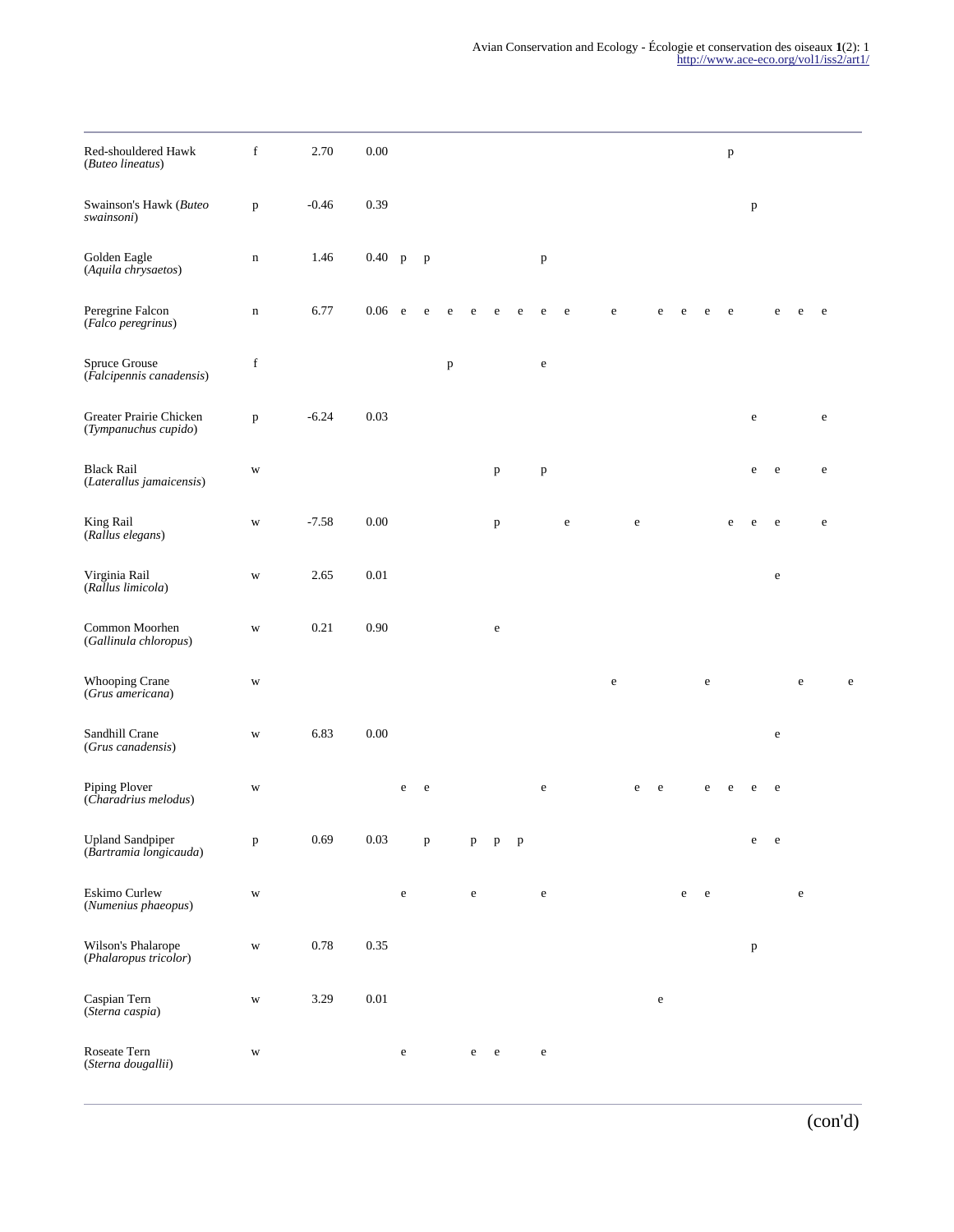| Common Tern<br>(Sterna hirundo)                       | W            | $-6.29$ | $0.01\,$                 |              | ${\bf e}$ | $\, {\bf p}$ |              |              |   |              | $\, {\bf p}$ |   |           |              | ${\bf e}$    |             |   |   | ${\bf e}$    |           |           |   |           |
|-------------------------------------------------------|--------------|---------|--------------------------|--------------|-----------|--------------|--------------|--------------|---|--------------|--------------|---|-----------|--------------|--------------|-------------|---|---|--------------|-----------|-----------|---|-----------|
| Forster's Tern<br>(Sterna forsteri)                   | W            | 0.62    | 0.40                     |              |           |              |              |              |   |              |              |   |           |              | $\mathbf e$  |             |   |   | $\, {\bf p}$ |           |           |   |           |
| Least Tern<br>(Sterna antillarum)                     | W            | $-1.25$ | 0.60 e                   |              |           |              |              |              |   |              |              |   | ${\rm e}$ |              |              | $\mathbf e$ | e | e | ${\rm e}$    | ${\rm e}$ | ${\rm e}$ | e | ${\bf e}$ |
| <b>Black Tern</b><br>(Chlidonias niger)               | W            | $-1.48$ | $0.34$ p                 |              |           |              |              |              |   | ${\bf e}$    | $\mathbf{p}$ |   |           |              |              |             |   |   | ${\bf e}$    | ${\bf e}$ |           |   |           |
| Barn Owl<br>(Tyto alba)                               | $\mathbf n$  |         |                          |              |           |              |              | e            | e |              |              |   |           |              | $\, {\bf p}$ |             |   | p | e            | e         |           |   |           |
| <b>Burrowing Owl</b><br>(Althene cuncularia)          | $\, {\bf p}$ | $-2.33$ | 0.47                     |              |           |              |              |              |   |              |              |   |           | $\, {\bf p}$ |              |             |   |   |              |           |           |   |           |
| Long-eared Owl<br>(Asio otus)                         | f            |         |                          |              |           |              |              | $\rm e$      |   |              |              |   |           |              |              |             |   |   |              |           |           |   |           |
| Short-eared Owl<br>(Asio flammeus)                    | p,w          | $-4.85$ | 0.01                     |              |           |              | $\, {\bf p}$ |              |   | e            | $\mathbf{p}$ | e |           |              |              |             |   |   | e            | ${\bf e}$ |           |   |           |
| Red-headed Woodpecker<br>(Melanerpes erythrocephalus) | $\mathbf n$  | $-2.65$ | 0.00                     |              |           |              |              | $\, {\bf p}$ |   |              |              |   |           |              |              |             |   |   |              |           |           |   |           |
| Red-cockaded Woodpecker<br>(Picoides borealis)        | $\mathbf f$  | $-1.54$ | 0.31                     |              |           |              |              |              |   |              |              |   |           |              |              |             |   |   |              |           |           |   | $\rm e$   |
| Bewick's Wren<br>(Thryomanes bewickii)                | ${\bf S}$    | $-0.15$ | 0.76                     |              |           |              |              |              |   |              |              |   |           |              | $\, {\bf p}$ |             |   |   | e            | ${\bf e}$ |           |   |           |
| Sedge Wren<br>(Cistothorus platensis)                 | $\mathbf W$  | 1.87    | $0.00\,$<br>$\mathbf{p}$ | $\mathbf{p}$ |           |              | $\mathbf{p}$ | $\mathbf{p}$ |   |              |              |   |           |              |              |             |   |   |              | ${\bf e}$ |           |   |           |
| Marsh Wren<br>(Cistothorus palustris)                 | W            | 3.31    | 0.00                     |              |           |              |              |              |   |              |              |   |           |              |              |             |   |   |              | ${\rm e}$ |           |   |           |
| Sprague's Pipit<br>(Anthus spragueii)                 | $\, {\bf p}$ | $-4.45$ | $0.00\,$                 |              |           |              |              |              |   |              |              |   |           | ${\rm e}$    |              |             |   |   |              |           |           |   |           |
| American Pipit<br>(Anthus rubescens)                  | $\mathbf n$  |         | $\, {\bf p}$             |              |           |              |              |              |   |              |              |   |           |              |              |             |   |   |              |           |           |   |           |
| Loggerhead Shrike (Lanius<br>ludovicianus)            | $\mathbf n$  | $-3.82$ | $0.00\,$                 |              | p         | p            | $\mathbf{p}$ |              |   | $\mathbf{p}$ | p            |   |           |              | ${\bf e}$    |             |   |   |              | ${\bf e}$ |           |   |           |
| Black-capped Vireo (Vireo<br>atricappilus)            | $\mathbf n$  |         |                          |              |           |              |              |              |   |              |              |   |           |              |              |             |   |   |              |           | ${\rm e}$ |   |           |
| Golden-winged Warbler<br>(Vermivora chrysoptera)      | ${\bf S}$    | $-2.47$ | $0.00\,$                 |              |           |              | ${\bf e}$    |              |   |              |              |   |           |              |              |             |   |   |              | ${\rm e}$ |           |   |           |